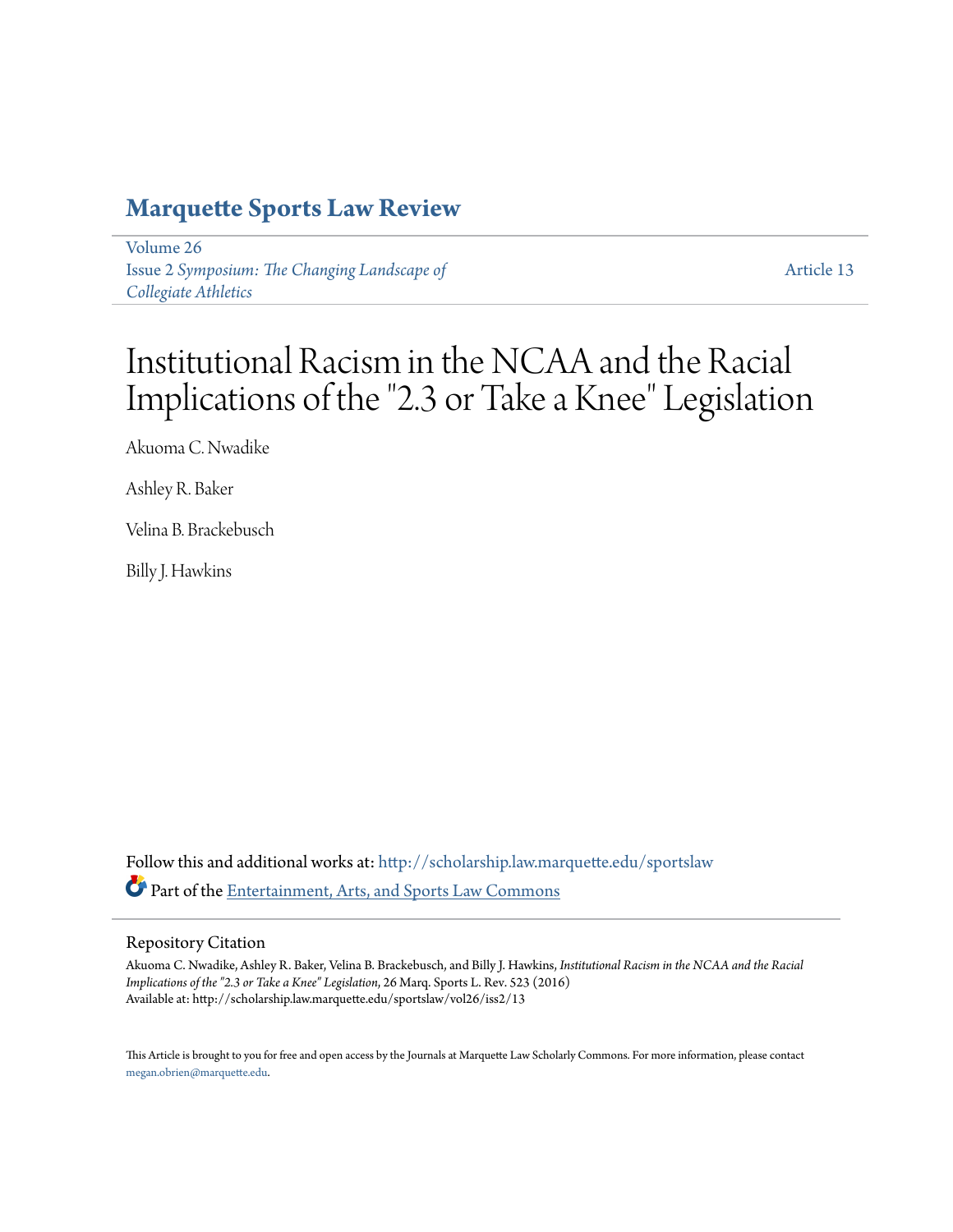# **INSTITUTIONAL RACISM IN THE NCAA AND THE RACIAL IMPLICATIONS OF THE "2.3 OR TAKE A KNEE" LEGISLATION**

## AKUOMA C. NWADIKE,\* ASHLEY R. BAKER,\*\* VELINA B. BRACKEBUSCH,\*\*\* & BILLY J. HAWKINS\*\*\*\*

#### I. INTRODUCTION

Academic reform has been an ongoing effort by the National Collegiate Athletic Association (NCAA) since its inception. One of the recurring challenges it has faced has been the setting of employable and achievable academic standards for all athletes seeking to compete at one of its member institutions, whether at the Division I, II, or III level. The primary goals have been to establish academic standards and to inform and reaffirm the NCAA's commitment to academic excellence. Also of concern with setting these academic standards is the need to quiet the critics who question whether athletes are academically prepared to enter these institutions and thus, receive a quality education—especially at the Division I Football Bowl Subdivision (FBS) level. There have been several efforts to establish academic standards that preceded the current "2.3 or Take a Knee" policy.<sup>1</sup>

Historically, the NCAA has implemented many reforms to reaffirm its commitment to education including the following:

- A 1.600 rule for initial academic eligibility in  $1965$ ;
- The abolition of the 1.600 legislation in 1973;<sup>3</sup>

<sup>\*</sup> M.S. Candidate, Kinesiology; Sport Management and Policy, University of Georgia

<sup>\*\*</sup> Ph.D. Candidate, Kinesiology; Sport Management and Policy, University of Georgia

<sup>\*\*\*</sup> Ph.D. Candidate, Kinesiology; Sport Management and Policy, University of Georgia

<sup>\*\*\*\*</sup> Major Professor & Advisor, Sport Management and Policy Department of Kinesiology, University of Georgia

<sup>1</sup>*.2.3 or Take a Knee*, NCAA.ORG, http://www.ncaa.org/static/2point3/ (last visited June 9, 2016). "2.3 or Take a Knee" is the colloquial phrase used to summarize the new Division I initial eligibility requirements for perspective student-athletes.

<sup>2.</sup> JOSEPH N. CROWLEY, IN THE ARENA: THE NCAA'S FIRST CENTURY 87 (2006).

<sup>3.</sup> *Id.* at 96.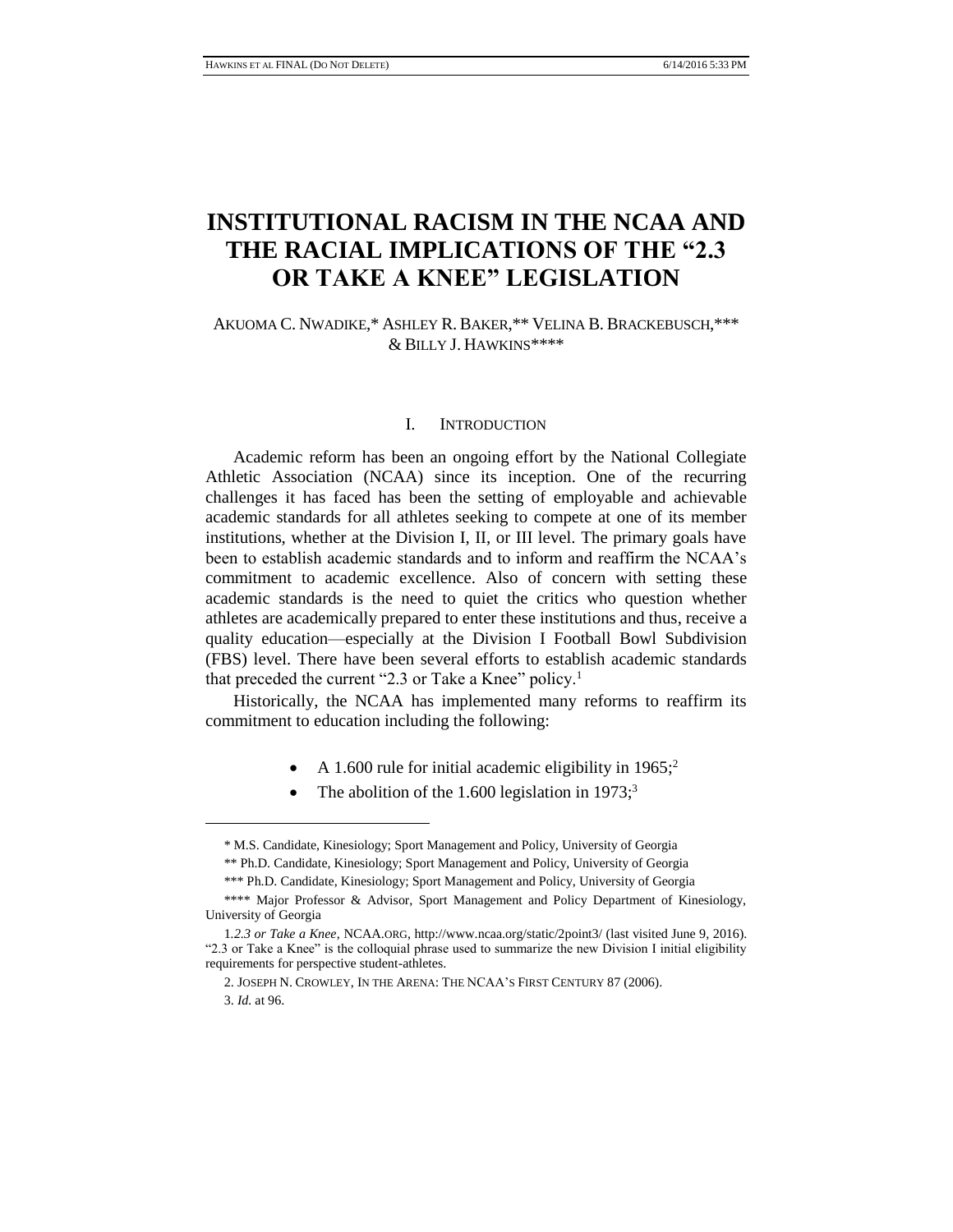- The reorganization of the NCAA into three divisions in 1973; 4
- In 1983, Proposition 48 required prospective student-athletes to reach specified grade-point averages and standardized test scores; 5
- In 1989, Proposition 42 withheld athletically-related aid from partial academic qualifiers; 6
- The rescinding of Proposition 42 in 1990;<sup>7</sup>
- In 1992, Proposition 16 established an initial-eligibility index based on standardized test scores and grade-point averages;<sup>8</sup>
- In 2003, the number of core courses increased from thirteen to fourteen, the partial qualifier was abolished, and the minimum standardized test score requirement was deleted;<sup>9</sup>
- Finally in 2005, the Academic Progress Rate (APR) subjected teams that fail to meet established minimum scores to possible penalties ranging from loss of scholarships to postseason bans and membership restrictions. 10

These are some of the major efforts that have been implemented by the NCAA to increase academic standards among athletes and potentially ensure success in their academic careers from matriculation to graduation.

With the increased migration of black athletes from Historically Black Colleges and Universities (HBCUs) to Historically White Colleges and Universities (HWCUs) during the late 1970s and early 1980s, academic standards employed during and since that time have specifically had an adverse impact on the enrollment of black male athletes participating in the

<sup>4.</sup> *Id.* at 117.

<sup>5.</sup> *Id.* at 161.

<sup>6.</sup> *Id.* at 184.

<sup>7.</sup> *Id.* at 189.

<sup>8.</sup> *Id.* at 192.

<sup>9.</sup> Bond, Schoeneck & King, PLLC, *NCAA Division I Strengthens Academic Eligibility Standards*, COLLEGIATE SPORTS GRP. NEWSLETTER 1–2 (Oct. 2002), http://www.bsk.com/site/files/10-2002% 20NL%20Collegiate%20Sports.pdf.

<sup>10.</sup> CROWLEY, *supra* note 2, at 228.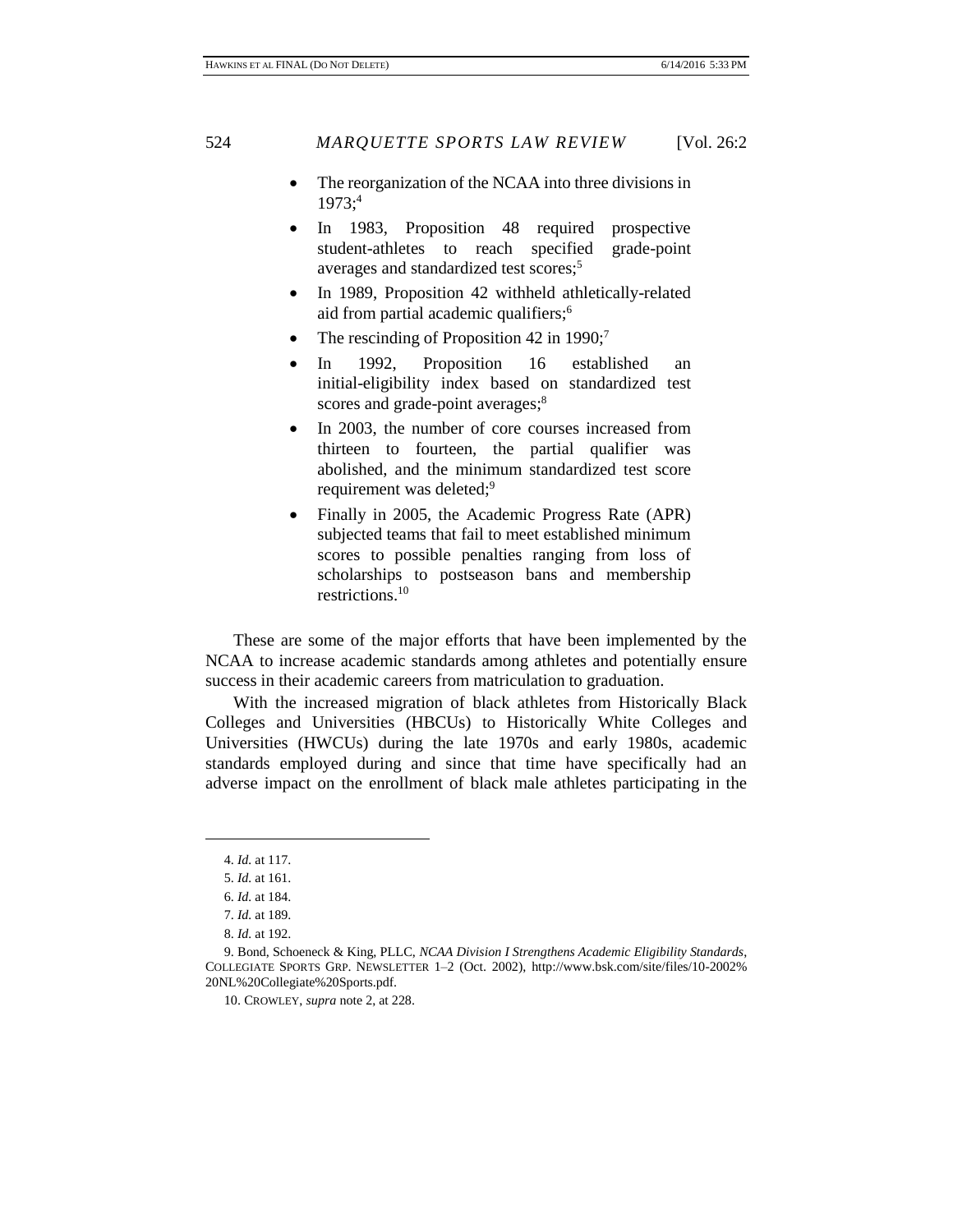revenue-generating sports of men's basketball and football.<sup>11</sup> For the upcoming implementation of the new initial-eligibility standard, referred to as 2.3 or Take a Knee, $^{12}$  the NCAA must consider the policy's potential for reigniting and reaffirming institutional racist practices in the organization's attempts to combat academic criticism. A review of its history exposes how many of its choices, while supposedly appeasing opponents of the organization's alleged commitment to athletics over academics, result in the disproportionate alienation of African-Americans from higher education opportunities. Thus, the potential impact of this new policy calls into question the NCAA's racial integrity towards the population that makes up the largest percentage of revenue-generating sports. To prevent institutional racist practices, the NCAA should work with its members to provide equitable eligibility opportunities for all student-athletes, but particularly for the African-American students participating in men's basketball and football, who have historically been affected the most, and if implications hold true, will see their potential to contribute to college athletics drop steeply by the fall semester of 2016.

#### II. A NEW NCAA DIVISION I ELIGIBILITY STANDARD

For the 2016 incoming class of student-athletes, NCAA initial eligibility standards have once again tightened. A freshman athlete must enter with a minimum 2.3 high school core GPA and a corresponding standardized test score of 900 on the math and reading sections of the SAT, or a 75 combined score on the English, math, science, and reading sections of the ACT, to be immediately eligible for competition; the previous standard, which required a minimum core GPA of 2.0 and a 1010 on the SAT (or 86 on the ACT), will result in an academic redshirt year,<sup>13</sup> allowing the student-athlete to receive athletic aid and practice with the team during the first academic term.<sup>14</sup>

<sup>11.</sup> *See generally id.* Though college athletics as a whole has grown in popularity, only Division I basketball and football continuously generate revenue in the multimillion-dollar range. The bulk of the revenue comes from schools participating in five FBS conferences: SEC, ACC, Pac-12, Big Ten, and Big 12. Though universities outside of these conferences generate massive revenue as well, specifically the football and basketball teams in the AAC and the basketball teams in the Big East Conference, the majority of the revenue sports teams in these conferences are populated by African-American athletes, many admitted through special admissions.

<sup>12.</sup> *2.3 or Take a Knee*, *supra* note 1.

<sup>13.</sup> *See Test Scores*, NCAA.ORG, http://www.ncaa.org/student-athletes/future/test-scores (last visited June 9, 2016).

<sup>14.</sup> Michelle Brutlag Hosick, *New Eligibility Standards Start in 2016*, NCAA.COM, http://www.ncaa.com/news/ncaa/article/2012-04-26/new-eligibility-standards-start-2016 (last updated Apr. 26, 2012) (providing a detailed account of the new academic requirements for prospective college student-athletes seeking admission beginning in Fall 2016). A 2.0 GPA in core courses will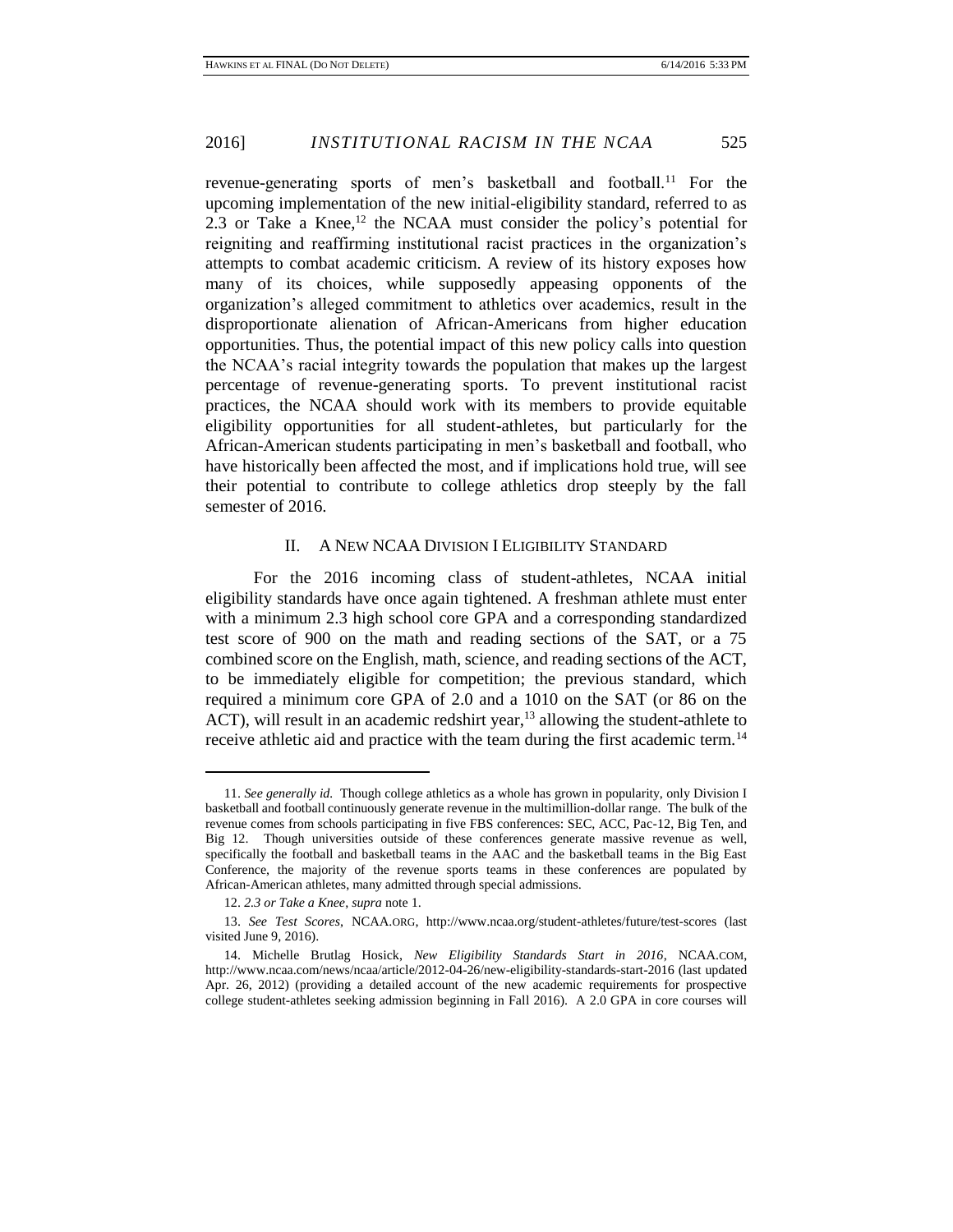A student-athlete on probation can earn additional practice time for the next term by passing nine semester hours, or eight quarter hours.<sup>15</sup> Additional changes include the need for ten of sixteen core courses to be completed before the start of a prospective student-athlete's senior year of high school, seven of which must be in English, math, and science; otherwise, automatic competition eligibility will be revoked.<sup>16</sup> According to the NCAA, the intention is to ensure that prospective athletes are just as prepared for school as they are for their sport, and it suggests that the initial impact of the initiative will decrease with time as incoming students adjust.<sup>17</sup> However, NCAA research shows that men's basketball and football players will feel the most significant immediate impact.<sup>18</sup> Had these new requirements gone into effect during the 2010–2011 academic year (just prior to its announcement), 41% of men's basketball and 35% of football incoming players would have been deemed ineligible to compete.<sup>19</sup> What is disconcerting is how this will likely disproportionately impact the African-American population of the incoming class in revenue sports. Of all Division I men's basketball and football players, African-Americans make 60.9% and 46.8% of the populations, respectively.<sup>20</sup> However, this is not surprising to critics who point to a long-implied covert, and even overt, history of racism inherent in the development of HWCUs (also referred to as predominantly white institutions (PWIs)) and the NCAA's handling of academic policies that largely concern its African-American athletes.

 $\overline{a}$ 

18. *Id.*

still grant a scholarship but will bar the athlete from immediate athletic participation. *Id.*

<sup>15.</sup> *Id.*

<sup>16.</sup> *Id.*

<sup>17.</sup> *Id.*

<sup>19.</sup> NCAA DIVISION I INITIAL-ELIGIBILITY STANDARDS, SUPP. NO. 20, 4–5, http://www3.nd.edu/~ncaacomp/documents/IEExecutiveSummary.pdf (last visited June 9, 2016). Much has been written about how, with each new academic standard, a large percentage of student-athletes from previous years would have been deemed ineligible. The stated percentages are the predictions, based on available data, for the negative impact the new standards will have on the incoming 2016 class.

<sup>20.</sup> Albert Y. Bimper Jr., *Game Changers: The Role Athletic Identity and Racial Identity Play on Academic Performance*, 55 J.C. STUDENT DEV. 795, 795 (2014). African-Americans make up the largest percentage of men's basketball teams, and a large percentage of football teams, at some of the nation's most prestigious universities, private and public, though they only make up single-digit percentages at most of these same institutions as a whole.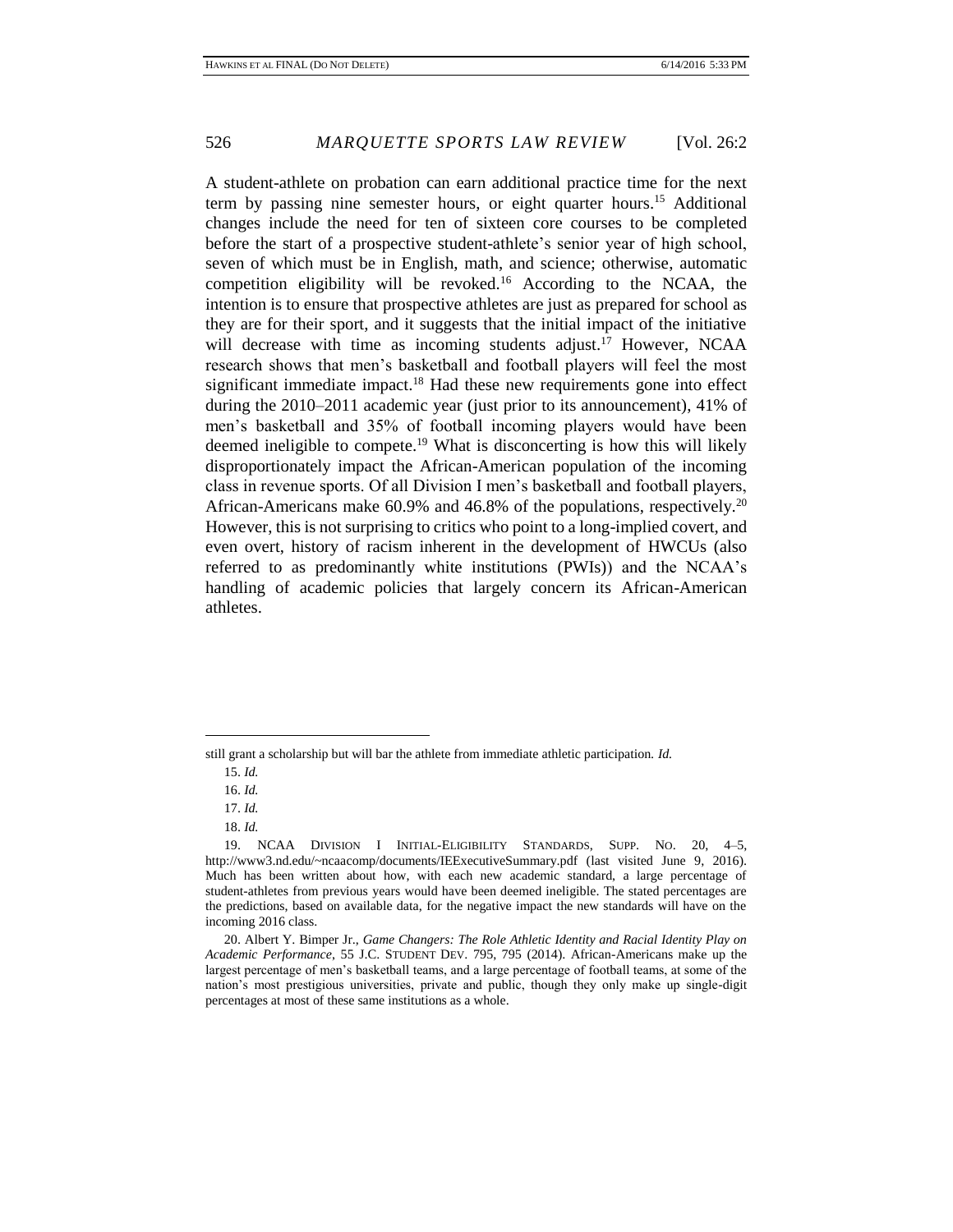III. NCAA POLICIES: A TROUBLED HISTORY

#### *A. Exclusion and Overt Discrimination*

Beginning in 1852, college athletics have been a vital part of the postsecondary education experience; <sup>21</sup> however, so has racial discrimination and prejudice. $22$  Throughout the late 1800s and into the 1900s, legal segregation limited African-American participation at the most prominent colleges in the nation.<sup>23</sup> Though a few were afforded playing opportunities at PWIs in the North, the Southern PWIs barred them from entry and participation.<sup>24</sup> Statutes existed prohibiting athletic competition between black and white athletes, relegating African-Americans to playing in less formally organized settings.<sup>25</sup> In some universities, even if African-Americans were admitted, the African-American students were still barred from athletic participation.<sup>26</sup> In Northern schools, black athletes often had to sit out during games against Southern institutions.<sup>27</sup> Additionally, many Northern institutions adopted quotas to limit the number of black athletes on a team, and

23. *Id.* at 624. The Jim Crow laws established the "separate but equal" regulations that segregated white and black interaction in almost all realms, including most academic institutions.

27. *Id.* at 628.

[M]ost northern teams with blacks on their rosters either did not schedule games against southern teams or would leave their African-American players at home when the team traveled south. It has also been suggested that a promise to withdraw voluntarily from games against southern schools was an element of the consideration that some northern institutions extracted from their black athletes.

*Id.*

<sup>21.</sup> *See* Timothy Davis, *The Myth of the Superspade: The Persistence of Racism in College Athletics*, 22 FORDHAM URB. L.J. 615, 623 (1995). College athletics predates the NCAA. *See generally id.* The organization was created as a unifying body that allowed voluntary membership. The first established and recorded intercollegiate competition was a crew match between Harvard and Yale. *Id.* at 623 n.33.

<sup>22.</sup> *See id.* Racial discrimination in intercollegiate sport is interlinked with the discrimination African-Americans receive as part of America's historical and social context, not independent. *See id.*

<sup>24.</sup> *See id.* at 626. In general, African-Americans were prohibited from athletic participation at Catholic universities; they also could not participate in sports at schools that did not admit black students. *Id.*

<sup>25.</sup> *See id.* at 625–26. The University of Kansas limited African-Americans' rights to most extracurricular activities, including the universities' athletic teams, with the athletic director stating that no person of color would play on a team while he was in charge. *Id.* at 626–27.

<sup>26.</sup> *See id.* at 626. "[B]lacks were denied practically every right except that of attending classes." *Id.* at 627 (quoting RAYMOND WOLTERS, THE NEW NEGRO ON CAMPUS: BLACK COLLEGE REBELLIONS OF THE 1920S 316 (1975)).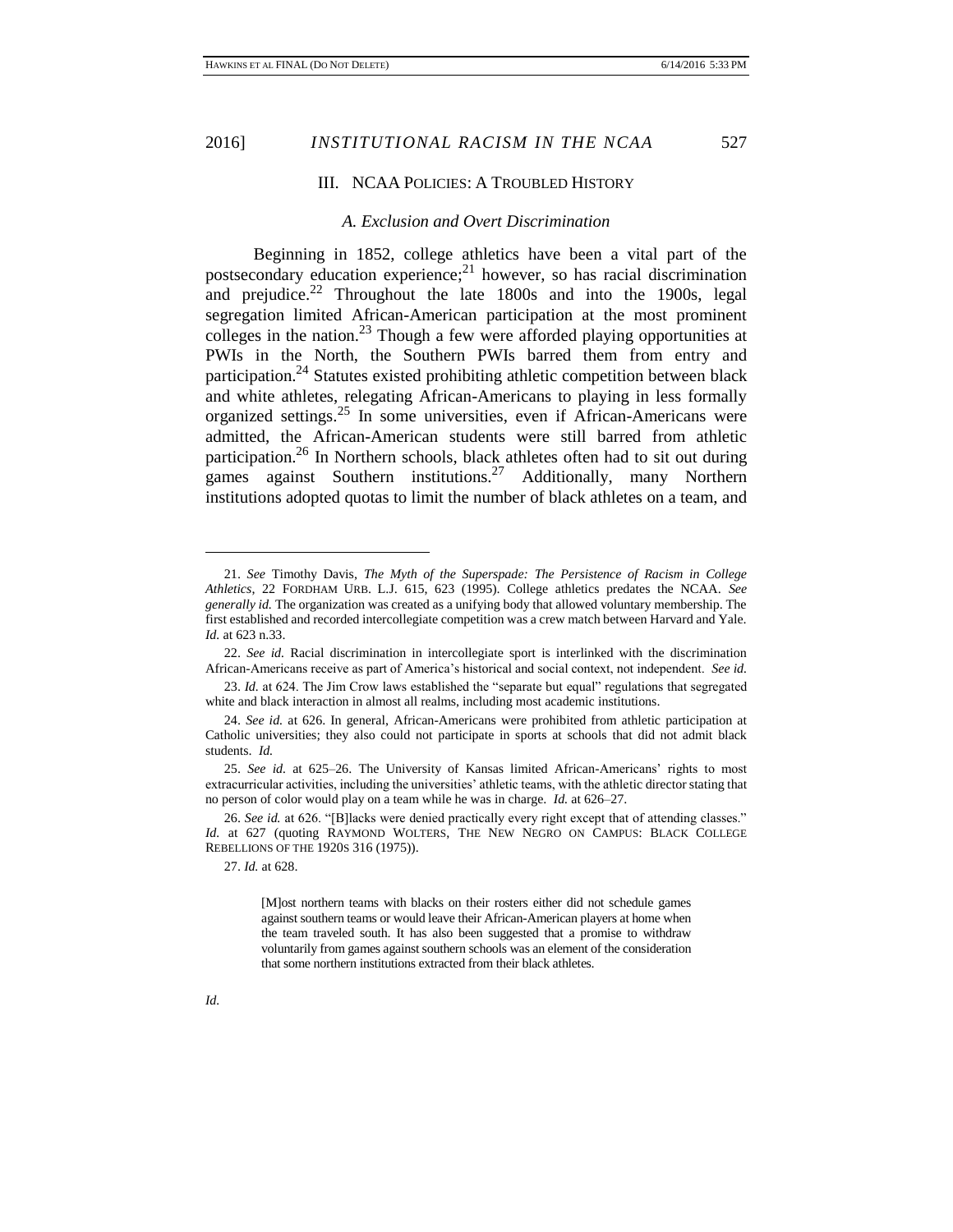the only students allowed were expected to be "exceptionally talented."<sup>28</sup> Even if they were allowed to partake in athletic participation, racism still ran rampant.<sup>29</sup> Sport participation was limited to track and field and similar sports that did not require "intimate physical contact" with white athletes.<sup>30</sup> Many associate the social pariah status of the African-American college athlete with their academic neglect and underperformance: they were advised to take courses with little merit and focus on gaining and maintaining eligibility.<sup>31</sup>

#### *B. Covert Practices? Academic Policy Beginnings: Props 48 and 42*

College football and basketball were white men's games from their beginnings until the 1970s.<sup>32</sup> And during the early years, academic policies were light. "[I]n 1948 the NCAA instituted the 'sanity code'" that ensured academic integrity as one of its components; it was quickly eliminated in 1951.<sup>33</sup> In 1959, the NCAA required twelve-credit semesters. As stated earlier, 1965 saw the introduction of a 1.6 minimum GPA for continued eligibility. Prospective student-athletes required a high school GPA of 1.6 and an SAT or ACT score that predicted at least a 1.6 GPA as a college freshman.<sup>34</sup> This policy remained in place for a decade. Until the 1970s, the NCAA did not undergo any additional academic reforms. During these early years, most sports, including men's basketball and football, were dominated by white athletes. However, as the African-American presence in college athletics began to rise, there was a simultaneous decrease in academic standards and increase in academic exploitation.<sup>35</sup> In 1972, the 1.6 rule was abolished leaving virtually no academic standards for incoming student-athletes, other

<sup>28.</sup> *Id.* at 629–30.

<sup>29.</sup> *See generally id.*

<sup>30.</sup> *Id.* at 631–32. "These sports were viewed as not involving the type of intimate physical contact required by basketball and swimming." *Id.* at 632.

<sup>31.</sup> *See id.* at 631–33. The isolation that African-Americans faced on college campuses caused not only emotional pain but frustration that manifested in poor academic performance; institutions focused on helping them maintain athletic eligibility at best. *Id.*

<sup>32.</sup> *See* Delgreco K. Wilson, *Black Athletes, Race and the Rise of NCAA Eligibility Requirements*, THE BLACK CAGER (Sept. 18, 2014), http://delgrecowilson.com/2014/09/18/black-athletes-race-andthe-rise-of-ncaa-eligibility-requirements/. Because of Jim Crow segregation, most African-Americans only participated in athletics at historically black institutions that lacked the organization and esteem of their PWI counterparts.

<sup>33.</sup> Phillip C. Blackman, *The NCAA's Academic Performance Program: Academic Reform or Academic Racism?*, 15 UCLA ENT. L. REV. 225, 230–31 (2008).

<sup>34</sup>*.* Michael J. Mondello & Amy M. Abernethy, *An Historical Overview of Student-Athlete Academic Eligibility and the Future Implications of* Cureton v. NCAA, 7 VILL. SPORTS & ENT. L.J. 127, 128 (2000).

<sup>35.</sup> *See id.* at 128–29.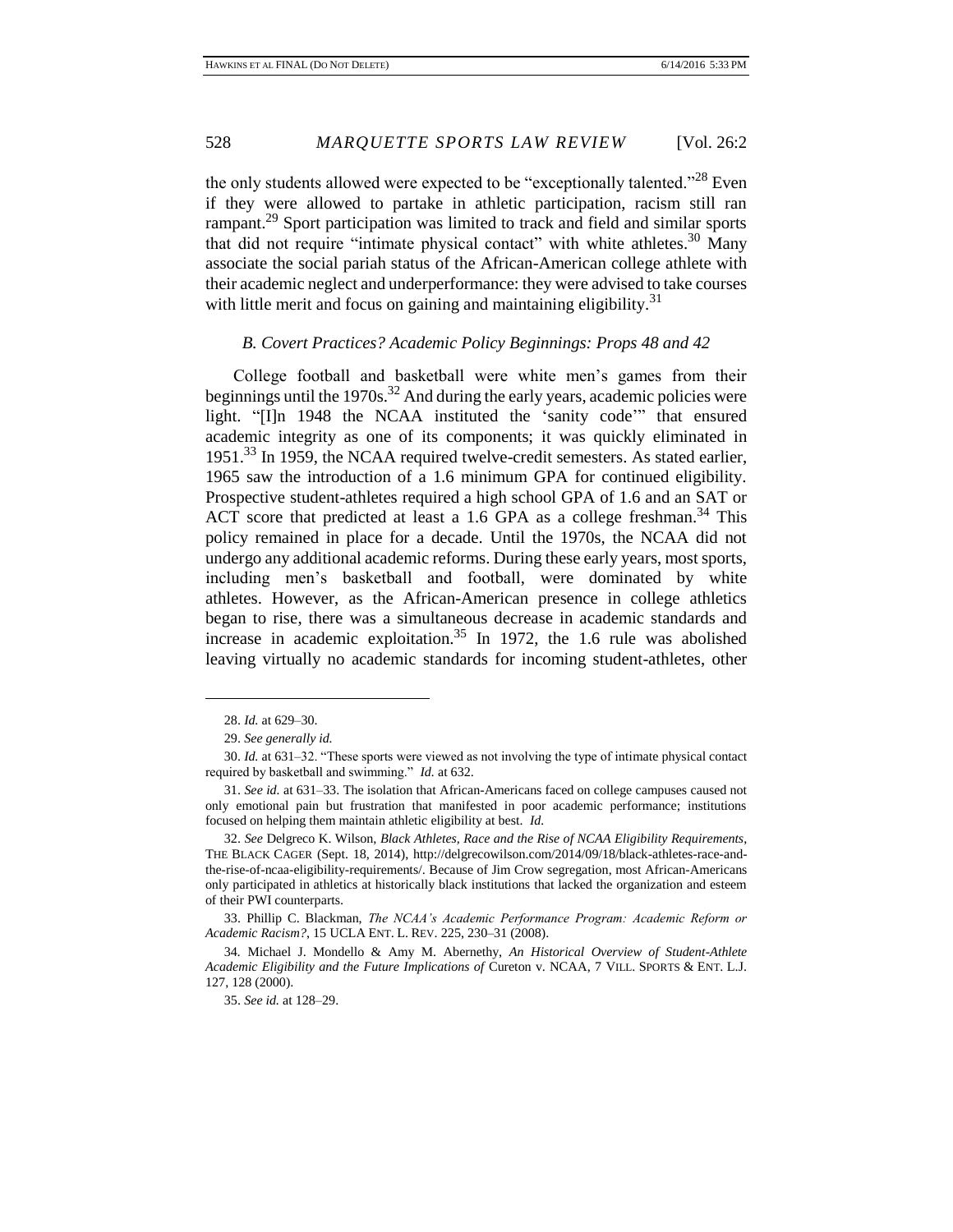than graduating from high school. A year later, the minimum initial eligibility GPA was raised to 2.0. During the same time period, in 1974, freshmen were granted eligibility to participate in the revenue-generating sports of men's basketball and football. As the popularity of college athletics continued to rise with the addition of a new crop of players, the NCAA decided that a uniform academic system was needed to reflect the academic standards of its member institutions' missions. The organization was determined to avoid the reputation of allowing its athletes to be seen as less than serious students.<sup>36</sup> The NCAA wanted to place some of the academic burden on the institutions by mainstreaming athletics into the schools' educational missions; administrators and faculty would have to share in the responsibility of upholding policies. $37$  Together with university officials, the NCAA set forth its first full-fledged reform for incoming freshmen academic guidelines.<sup>38</sup> However, the NCAA's position was not widely accepted.

Some critics believed that the need for heightened standards was influenced by the influx of African-American athletes entering college athletics. As the 1970s continued, African-Americans moved towards becoming the majority in the revenue-producing sports of men's basketball and football; by the 1980s, they were dominant.<sup>39</sup> Whether the NCAA intended for its new standards to disproportionately affect African-Americans negatively is a constant source of contention. But, as accumulated knowledge and research made it clear that these policies would negatively impact African-American athletes, the organization moved forward with implementing requirements that threatened African-American sport participation and postsecondary enrollment while maintaining that no racial discrimination was intended.<sup>40</sup>

The problems began with Proposition 48, or Prop 48 for short. Implemented in 1986, Prop 48 required an incoming GPA of 2.0 and an SAT (reading and math) or ACT composite test score of 700 or 15, respectively, to avoid an automatic year of ineligibility.<sup>41</sup> Additionally, the 2.0 GPA minimum

<sup>36.</sup> *Id.* at 127. College athletics worked adamantly to avoid the "dumb jock" stereotype that was developing with the growing popularity of college sports and the number of academic concessions being made for the student-athletes. *Id.*

<sup>37.</sup> *Id.* at 129.

<sup>38.</sup> *Id.* at 130. Proposition 48 would see widespread backlash, especially from the African-American community. *Id.* at 133.

<sup>39.</sup> *See* Wilson, *supra* note 32 (explaining dominant in the sense of making up the majority of the teams at most institutions while only being a disproportionately small percentage of the general student body).

<sup>40.</sup> *See id.* The NCAA held steadfast to its claim that whether or not African-Americans would be harmed by its policies, any of these negatives were not intended by the new academic standards*. Id.*

<sup>41.</sup> Mondello & Abernethy, *supra* note 34, at 131.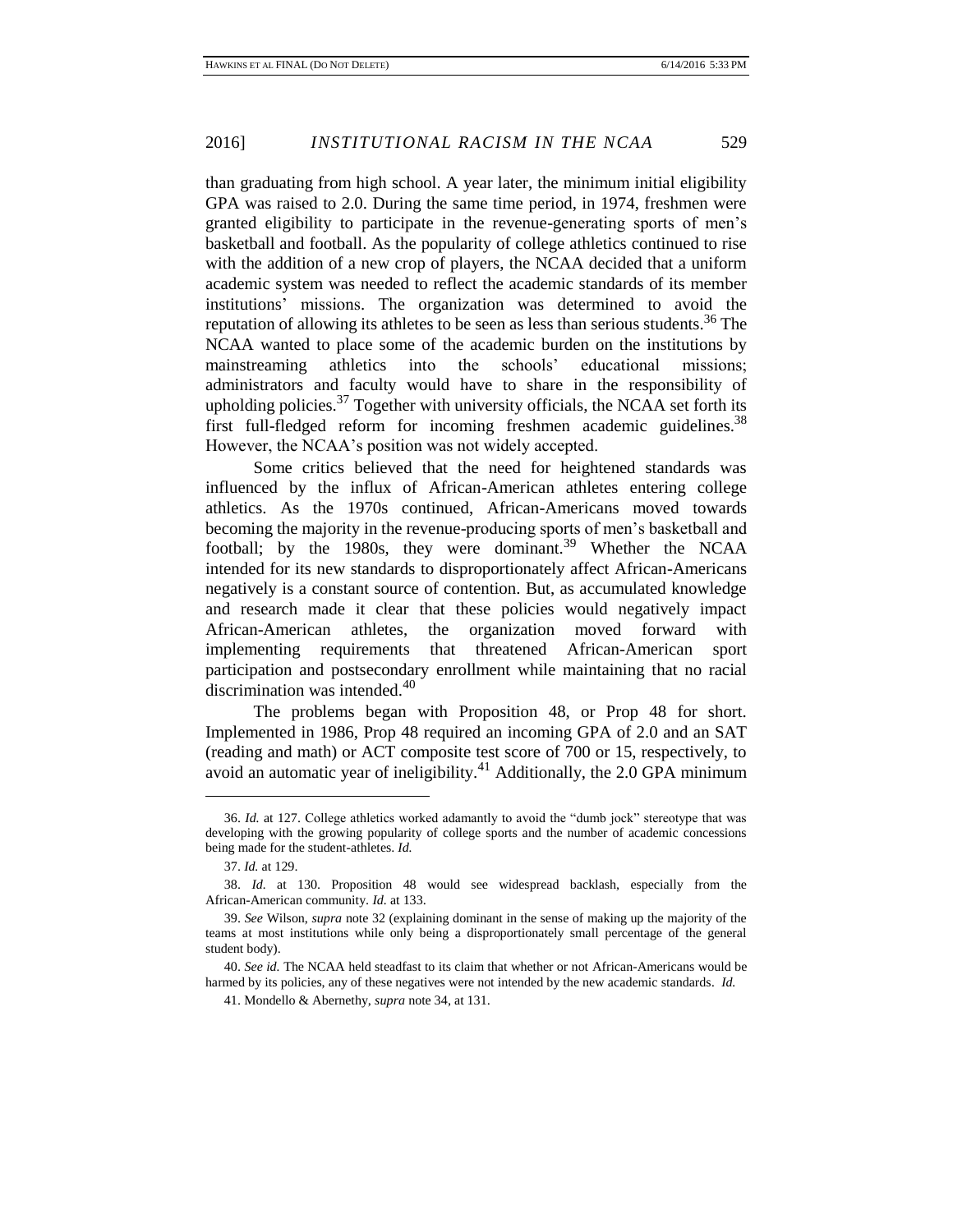had to be the result of a cumulative average from eleven core courses in high school.<sup>42</sup> The year prior to its introduction, between 40% and 60% of entering student-athletes in the average Division I-A men's basketball and football programs scored less than 700 on the  $SAT<sup>43</sup>$  Consequently, over the next four years, there was a drop in African-American participation as they tried to adjust to the changes. $44$  Proponents argued that athletes would rise to the occasion to meet the new standards or have a year to acclimate to college while having more time to focus on problem courses.<sup>45</sup> Opponents could not see beyond the obvious: the new test score standards had the largest effect on the black student-athletes, which eliminated a large percentage, 45%, of the eligibility pool that could have graduated under the old standards.<sup>46</sup> The NCAA also had to face the criticism of the actual test makers. George Hanford, the then-president of the College Board, stated that it was indisputable that African-Americans performed worse on standardized tests because of a lack of educational privilege and that using the SAT as a minimum standard was racist and discriminatory.<sup>47</sup> Additionally, the score cutoff violated SAT science; the test has a 50-point standard deviation, meaning that a 700 should be calculated the same as a score as low as  $650^{48}$ Hanford concluded by stating that the only purpose of the SAT is to be a first-year college predictor and that the way the NCAA was using the

It is an undisputed fact that minority candidates earn significantly lower scores on the average because many of them are less privileged educationally and socio-economically than whites. Proposition 48 will have a differentially severe impact on the aspiring athletes among blacks, but not because of bias in the SAT, but because of the educational deficit that exists in this country. So, it is [quite] obvious that the use of SATs to help set minimum academic standards for freshmen is patently discriminatory and racist in its effects. Its use is a disservice to minority athletes.

HAROLD J. VANDERZWAAG, POLICY DEVELOPMENT IN SPORT MANAGEMENT 49 (2d ed. 1998); *Accord* Mondello & Abernethy, *supra* note 34, at 134.

48. Mondello & Abernethy, *supra* note 34, at 134. "A second problem with the use of the SAT minimum test score was that the use of this standard violated the scientific and philosophical principles upon which the SAT was based." *Id.*

<sup>42.</sup> Blackman, *supra* note 33, at 231. GPAs were calculated using core courses to try to create consistency nationwide; core course curriculums are much more standardized and can be monitored in ways that electives cannot be.

<sup>43.</sup> Mondello & Abernethy, *supra* note 34, at 131.

<sup>44.</sup> *Id.* at 131–32. The percentage of African-American student-athletes who met the new qualifications was disproportionately less than their white counterparts.

<sup>45.</sup> *Id.* at 132. The NCAA believed that African-American student-athletes would eventually adjust to the new standards and rates would normalize.

<sup>46.</sup> *See id.* at 133.

<sup>47.</sup> *Id.* at 134.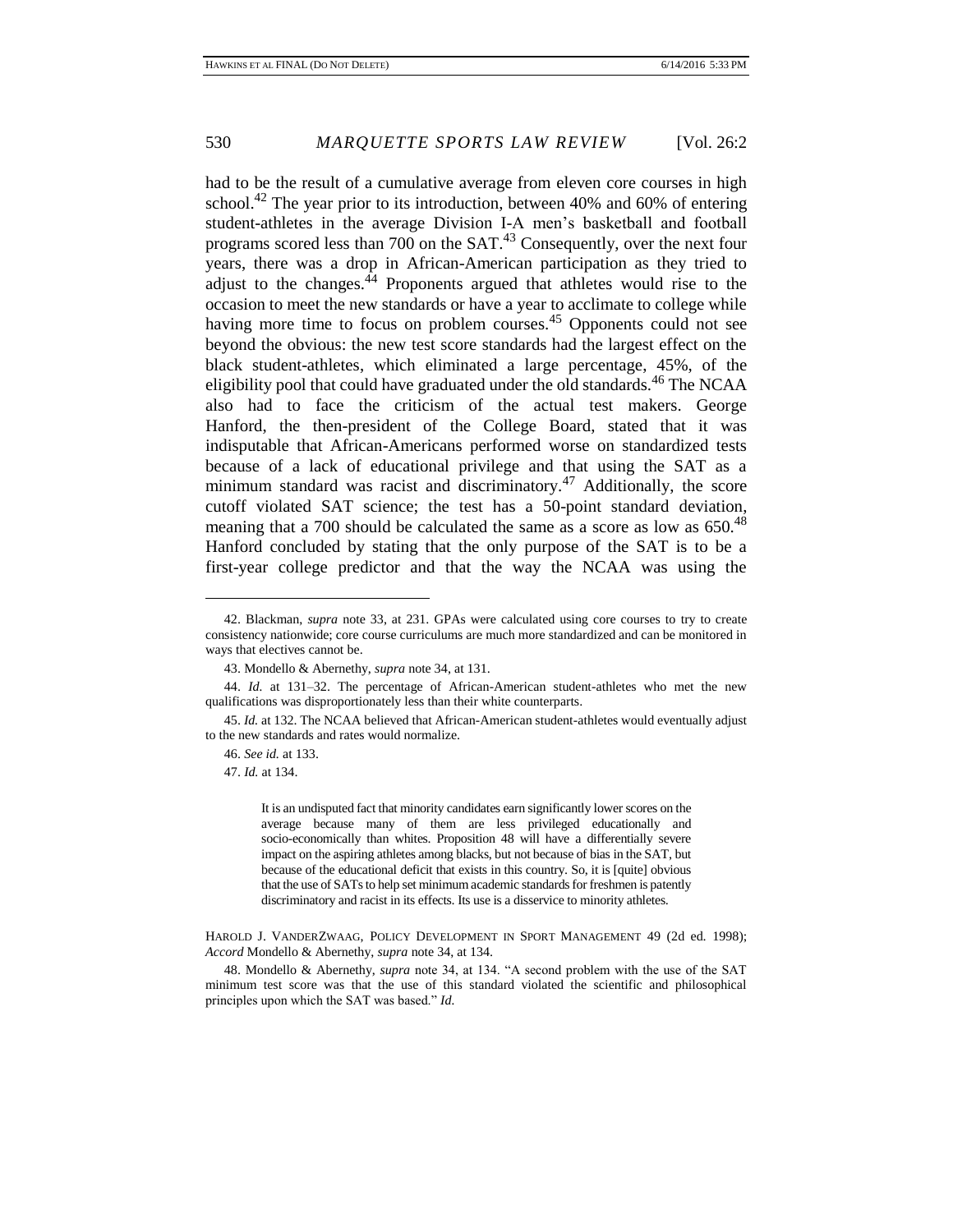assessment contradicted its purpose; it is meant to be one factor in the college admissions process.<sup>49</sup> More importantly, there was no empirical evidence for the 700 absolute cutoff score.<sup>50</sup>

The College Board was not the only vocal opponent. Two coaches shared their disdain for the new standards. Coach John Chaney of Temple University accused the NCAA of racism, stating that the new rules punished African-Americans.<sup>51</sup> Coach John Thompson, Jr. of Georgetown University called for the NCAA to review the effects of its policy and change the rules.<sup>52</sup> During the same year, the organization began the revision process, but even with the direct evidence and accusations of the discriminatory practices that resulted from the implementation of Prop 48, the NCAA continued to raise its standards, asserting that its only mission was to combat the "dumb jock" stereotype.<sup>53</sup>

In 1989, that revision became the short-lived Prop 42 and was controversial from the start. It was written and sponsored by the Southeastern Conference (SEC), the last major conference to open up its teams to black athletes, which vowed implementation with or without NCAA adoption.<sup>54</sup> Prop 42 created the partial qualifier: a student-athlete who met at least one of the eligibility benchmarks—the 2.0 core GPA, the test score requirements, or the completion of eleven core courses—could receive need-based, not athletically-based, financial aid.<sup>55</sup> A non-qualifier could not receive any aid

49. *Id.* at 134–35.

50. *Id.* at 135.

#### *Id.*

51. Wilson, *supra* note 32.

52. *Id.*

53. *See* Mondello & Abernethy, *supra* note 34, at 127, 135. Prior to Prop 48, the single condition of needing to graduate from high school to be a college student-athlete did not help the negative stereotypes cast on college athletics. *Id.* at 129.

54. Wilson, *supra* note 32.

Critics of Proposition 48 cited evidence from a new study that showed there was no statistical or educational rationale for using standardized test scores as an absolute cutoff for eligibility. From the outset, advocates of African-American student-athletes have argued that the tests were culturally biased, while testing-company officials have insisted that their tests were never intended to serve as an absolute cutoff. Even many of the rule's supporters acknowledge that the decision to set the eligibility cutoff at 700 was not based on empirical knowledge.

<sup>55</sup>*.* Mondello & Abernethy, *supra* note 34, at 135. *Accord* Blackman, *supra* note 33, at 231–32. "[A] 'partial qualifier' . . . 'may receive institutional financial aid that is not from an athletic source and is based on financial need only, consistent with institutional and conference regulations . . . during the first academic year . . . .'" Mondello & Abernethy, *supra* note 34, at 135 (quoting 1995–96 NCAA DIVISION I MANUAL art. 14.3.2.1.1 (1995)).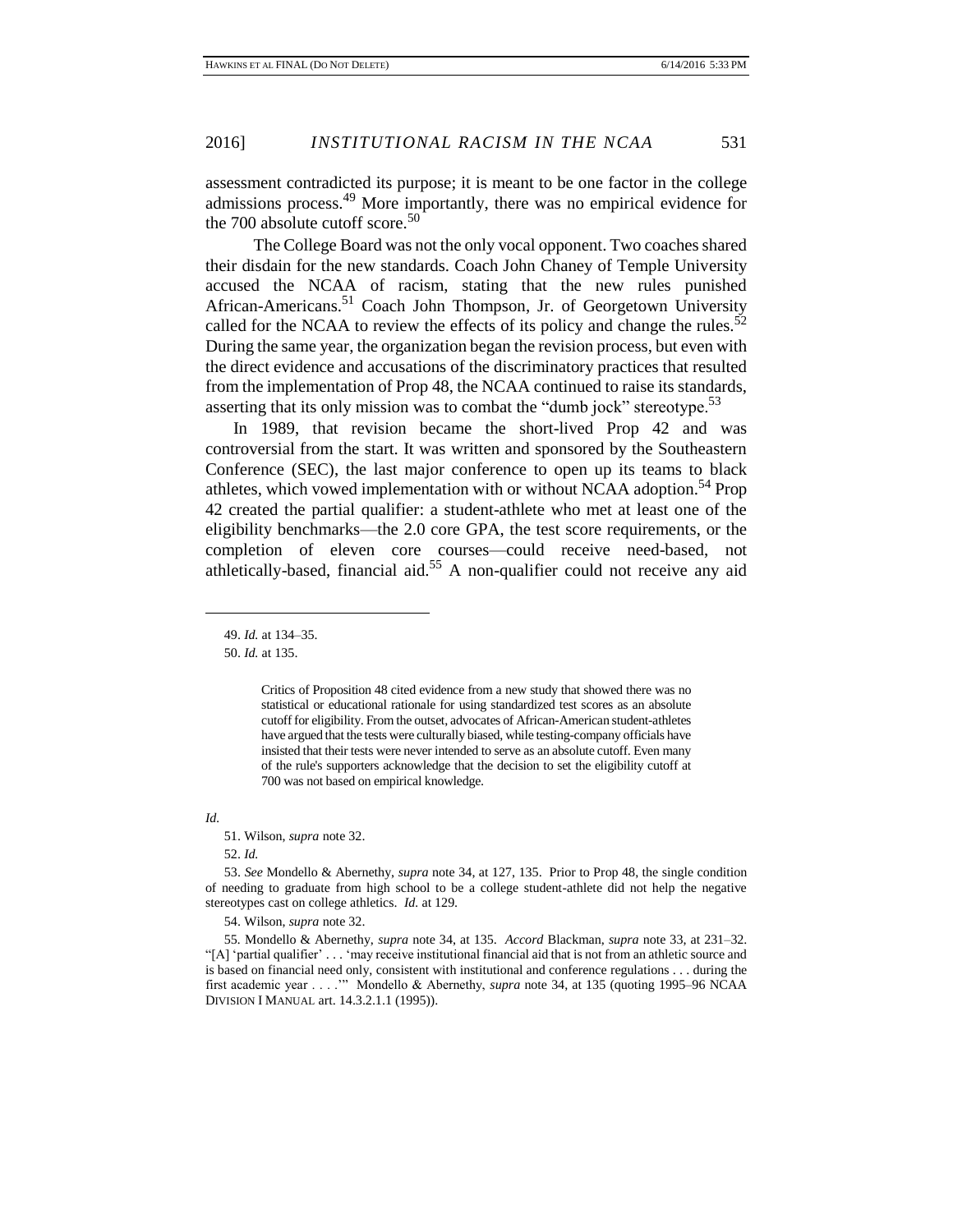during the first academic year.<sup>56</sup> Ultimately, the NCAA reverted back to its revision process. Its next reform, Prop 16, was introduced for the 1996–1997 academic year. Prop 16 would not only prove to be one of its most controversial provisions but would also result in a lawsuit that publicly had student-athletes accuse the organization of the racism that many believed it had been operating under for years.

### *C. Implicit Racism? Prop 16 and* Cureton v. NCAA

Prop 16 took Prop 48 and virtually raised all of its standard requirements. The initial eligibility GPA increased from a 2.0 to a 2.5, and the core course total increased from eleven to thirteen. <sup>57</sup> It was also Division I's first introduction to the sliding scale that was to "make the initial eligibility index more malleable."<sup>58</sup> The 2.5 GPA aligned with a 700 or 18 on the SAT or ACT, respectively. If the student's GPA was below this, the standardized test score minimum adjusted accordingly. The lowest minimum GPA, a 2.0, required a 1010 on the SAT or ACT sum of 86 to preserve athletic eligibility.<sup>59</sup> Meanwhile, with a 2.5 GPA, a student could compete with an 820 SAT or 68 ACT sum.<sup>60</sup> As the GPA increased, the test score decreased and vice versa.

Partial qualifiers were still allowed under this proposition. "[A]n SAT score between 720 and 810 (ACT [sum] score between 59 and 67) and a core GPA that produces a GPA-test combination score comparable to that required of qualifiers" could grant a student athletic financial aid but bar athletic participation.<sup>61</sup> As expected, Prop 16 closed college doors for many African-American student-athletes. $62$  The disproportion was obvious: while only 46.4% of black high school seniors met the requirements, 67% of white seniors were eligible. Now, with a number of direct incidents that markedly affected black student-athletes, a few students decided it was time to seek justice in court.

In 1997, four African-American student-athletes challenged the NCAA's

<sup>56.</sup> Mondello & Abernethy, *supra* note 34, at 135. ("[A] student-athlete who achieved neither the GPA nor SAT/ACT benchmarks, 'shall not be eligible for . . . institutional financial aid during the first academic year.'" *Id.* (quoting 1995–96 NCAA DIVISION I MANUAL art. 14.3.2.2.1 (1995)).

<sup>57.</sup> *Id.* at 135–36.

<sup>58.</sup> Blackman, *supra* note 33, at 233.

<sup>59.</sup> Mondello & Abernethy, *supra* note 34, at 136.

<sup>60.</sup> *Id.*

<sup>61.</sup> *Id.*

<sup>62.</sup> *See* Blackman, *supra* note 33, at 233. "Despite this sliding scale, a study by The National Center for Education Statistics indicated that Prop. 16 significantly reduced opportunities for all student-athletes, particularly African-Americans." *Id.*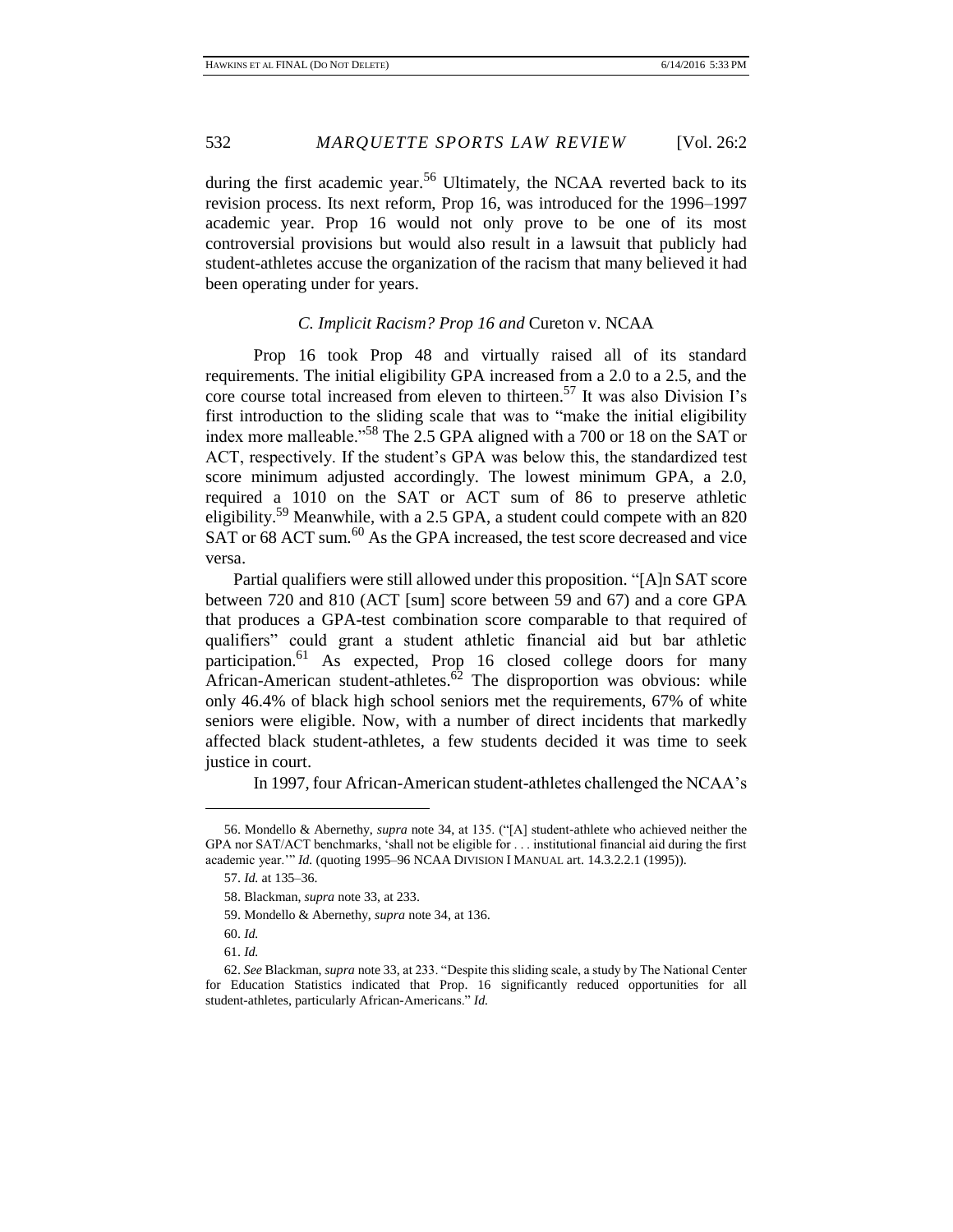minimum cutoff score with the primary question of whether Proposition 16 violated Title VI of the Civil Rights Act of 1964.<sup>63</sup> The plaintiffs claimed that the use of a cutoff had "an unjustified, disparate impact on African-American student-athletes." <sup>64</sup> The district court found for the plaintiffs initially.<sup>65</sup> There were three main components to address in the case: (a) if the NCAA was subject to Title VI regulations, (b) if minimum test scores created a disparate impact among minorities students, and (c) if Prop 16 justified an educational necessity.<sup>66</sup> In response to the first component, the court held that because the NCAA received federal funds, even if through indirect means, it was subject to Title VI regulation because those funds were used to sponsor a program.<sup>67</sup> For the second part, the court held that even though there was some "beneficial impact" to Prop 16 (i.e., the increased graduation rates), that was not the argument here, and this benefit could not overcompensate for the disproportionately large, negative impact affecting the same group.<sup>68</sup> The court concluded the case by responding to the third argument: closing the graduation gap between white and black students was a real educational concern, but this "back-end" benefit could not undo the underlying effects of Prop 16 and its attempts to use a "bottom-line" defense to justify its practices.<sup>69</sup> This victory for the four student-athletes was short-lived, however, as it was reversed in December 1999 in *Cureton II*. <sup>70</sup> The Third Circuit ruled that "section 601 of Title VI did not preclude recipients of federal funds from [discriminatory practices against] programs not

*Id.* at 139, n.89.

64. *Id.* at 139–40 (citing *Cureton I*, 37 F. Supp. 2d at 689).

65. *Cureton I*, 37 F. Supp. 2d at 715.

66. Mondello & Abernethy, *supra* note 34, at 139–45.

67. *Id.* at 142; *see also Cureton I*, 37 F. Supp. 2d at 694.

68. Mondello & Abernethy, *supra* note 34, at 144 (citing *Cureton I*, 37 F. Supp. 2d at 700). "The court, however, found the NCAA's argument unpersuasive, determining that a selection practice having a disproportionate 'beneficial' impact upon a specific group could compensate for any disproportionate adverse impact on that same group." *Id.*

69. Mondello & Abernethy, *supra* note 34, at 145 (citing *Cureton I*, 37 F. Supp. 2d at 705).

70. Cureton v. NCAA (*Cureton II*), 198 F.3d 107, 118 (3d Cir. 1999).

<sup>63.</sup> Mondello & Abernethy, *supra* note 34, at 139 (citing Cureton v. NCAA (*Cureton I*), 37 F. Supp. 2d 687, 689 (E.D. Pa. 1999)).

Title VI of the Civil Rights Act of 1964 provides, "No person in the United States shall, on the ground of race, color, or national origin, be excluded from participation in, or be denied the benefits of, or be subjected to discrimination under any program or activity receiving Federal financial assistance." 42 U.S.C. § 2000d (1964) (prohibiting discrimination on basis of race by any program or activity receiving Federal financial assistance).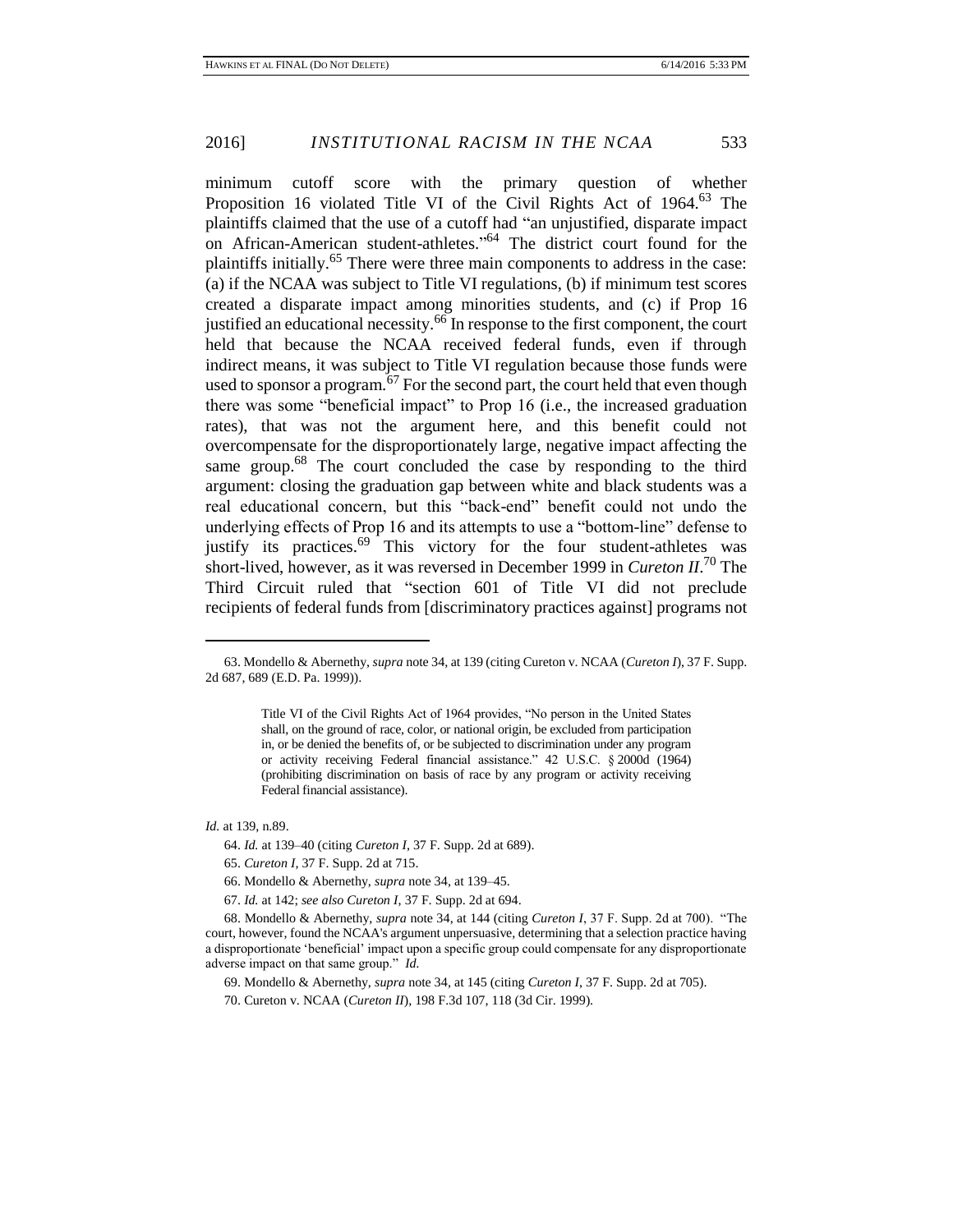receiving the federal funding.<sup>"71</sup> Although NCAA institutions receive federal funds, the NCAA itself does not, and the NCAA does not actually control its member institutions; members have the option to withdraw from the organization if they do not want to accept any sanctions or follow its policies. $^{72}$ 

Though defeated, *Cureton I* is still an important legal matter in that it opened the doors to athletes questioning the NCAA's policies, especially the black athletes who seemed to face more institutional racism with every new NCAA policy.<sup>73</sup> Coaches and athletes inquired into the creators of the rules. They accused the NCAA of using its policies to appease racist university administrators and supporters while pretending to be inclusive but actually reducing the black presence in college athletics, and college in general.<sup>74</sup> Opponents wondered whether rules were being created in a vacuum.<sup>75</sup> Each reform harmed more and more of the economically and academically disadvantaged.<sup>76</sup> The Black Coaches Association (BCA) derided the lack of African-American representation in the rule-making body, even though the rules would disproportionately affect athletes of color; the NCAA could not hide that its policies implicated the organization in racist practices.<sup>77</sup> Proposals to eliminate standardized test scores were rejected, as were proposals to redefine partial qualifiers.<sup>78</sup> In place of Prop 16, there was a call for using classroom performance—educators believe it is the best indicator, and standardized tests have shown to reduce African-American access to college. However, the NCAA defends its academic legislation, reiterating that the legislation is not about race but stronger educational values that African-Americans will eventually rise to.<sup>79</sup> But does this simply shift blame from the NCAA to the athletes while the proportion of whites to blacks

<sup>71.</sup> Mondello & Abernethy, *supra* note 34, at 147 (citing *Cureton II*, 198 F.3d at 115).

<sup>72.</sup> *Id.* at 148.

<sup>73.</sup> *See generally id.* at 148–50.

<sup>74.</sup> *See* Wilson, *supra* note 32.

<sup>75.</sup> Timothy Davis, *African-American Student-Athletes: Marginalizing the NCAA Regulatory Structure?*, 6 MARQ. SPORTS L.J. 199, 203 (1996) (accusing the NCAA of adopting legislation that harmed economically disadvantaged and academically at-risk student-athletes and referring to reforms as "knee-jerk" reactions).

<sup>76.</sup> *See id.* at 203–04. As a way to try to draw attention to their issues, the Black Coaches Association (BCA) threatened to organize a series of protests and boycotts, including coaches and players, in 1993; the threats never came to fruition after behind-the-scenes negotiations halted the actions, but the BCA succeeded in raising issues of racial inequality in intercollegiate athletics. *Id.*

<sup>77.</sup> *See generally id.* at 204, 212–26.

<sup>78.</sup> *Id.* at 208–09.

<sup>79.</sup> *See id.* at 210–11.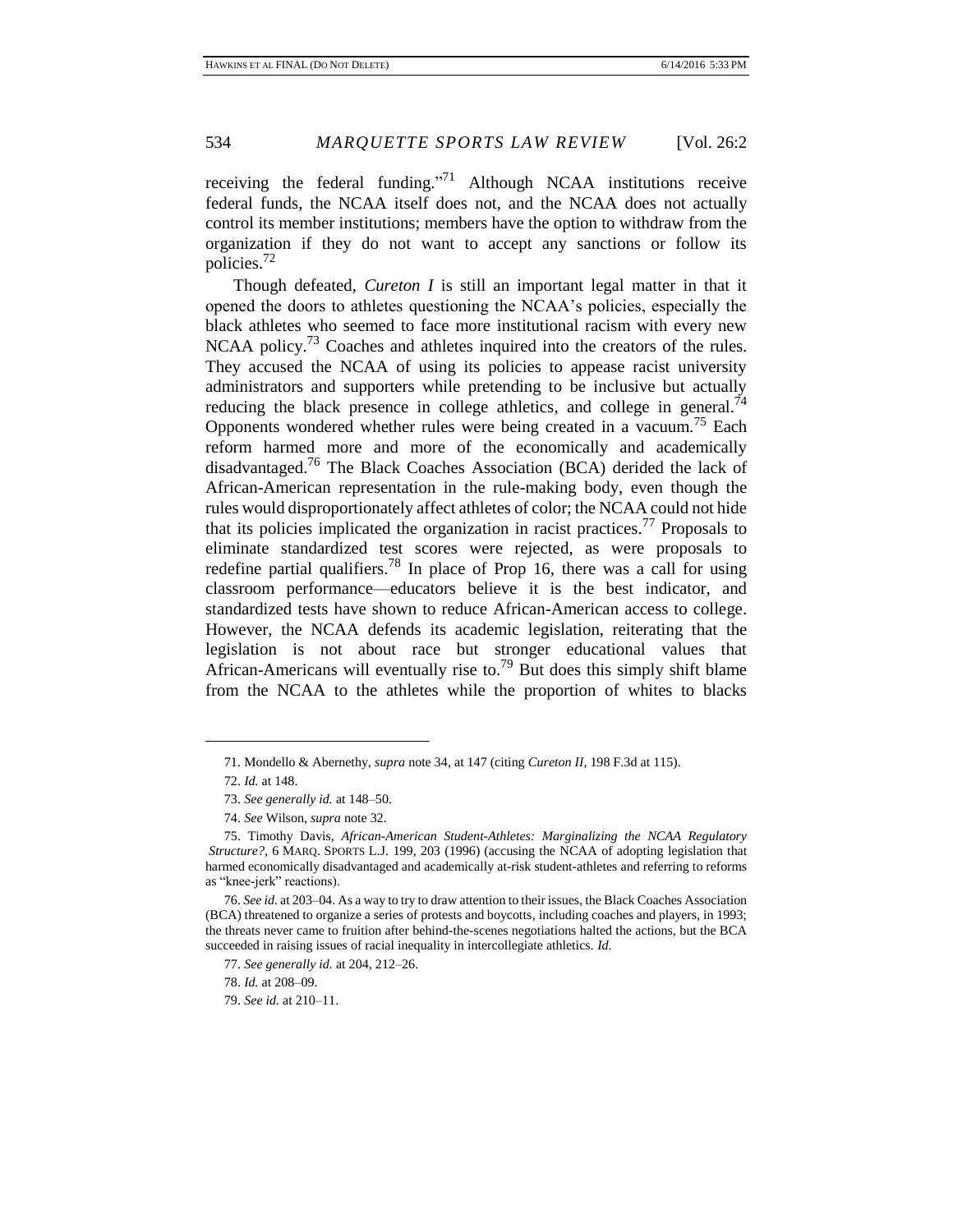continues to increase?<sup>80</sup> The next major lawsuit against the organization set out to prove the NCAA was guilty of intentional discrimination.

### *D. Intentional Discrimination:* Pryor II *and More Policy Changes*

*Pryor v. NCAA* was significant for the changes it would bring to the NCAA's academic policies, for once resulting in the loosening of the academic restrictions. $81$  For the first time, the organization faced charges of deliberate and purposeful racially discriminatory practices. Two African-American plaintiffs contended that Prop 16's true goal was to "screen out" and reduce the number of possible athletic scholarships for black students, violating Title VI of the Civil Rights Act of 1964 and 42 U.S.C.  $\S$  1981.<sup>82</sup> The district court dismissed the case, holding that the plaintiffs could not be provided a remedy for their claim of "deliberate indifference" under Title VI and failed to adequately allege intentional discrimination under the section 1981 claim.<sup>83</sup> However, this holding was later reversed by the Third Circuit, which held that the plaintiffs had a sufficient claim for purposeful discrimination under Title VI and section  $1981$ <sup>84</sup>. This case set a new precedent with the circuit court's affirmation sustaining the long-running argument that NCAA academic policies established a standard of institutional racism. *Pryor II* "reopened possibilities for plaintiffs to sue the NCAA for discrimination.<sup>85</sup> Following the court's decision, the NCAA had no choice but to revise its policies once more, this time relaxing its standards to protect itself from continued racist accusations.

Kelly Pryor and Warren Spivey were two African-American athletes who each signed a National Letter of Intent to receive athletic scholarships at Division I institutions.<sup>86</sup> However, both failed to meet the conditions of Prop 16, rendering their athletic scholarships void, and in February 2000, filed a lawsuit against the NCAA for intentional discrimination.<sup>87</sup> The plaintiffs

86. *Id.* at 392 (citing *Pryor II*, 288 F.3d at 554–55).

87. *Id.* at 392–93 (citing *Pryor II*, 288 F.3d at 555). Kelly Pryor, while still in high school, signed a national letter of intent to play varsity soccer at San Jose State University; Warren Spivey signed to play football at the University of Connecticut. *Id.* at 392. However, both had their athletic scholarships

<sup>80.</sup> *See id.* at 211–12. "[H]eightening eligibility requirements are viewed as an easy means of shifting educational responsibility from universities to student-athletes." *Id.* at 212.

<sup>81.</sup> *See* Pryor v. NCAA (*Pryor II*), 288 F.3d 548, 562 (3d Cir. 2002).

<sup>82.</sup> *See id.* at 552; Pryor v. NCAA (*Pryor I*), 153 F. Supp. 2d 710, 711–12 (E.D. Pa. 2001); *see also* 42 U.S.C. § 1981 (2016).

<sup>83.</sup> *Pryor I*, 153 F. Supp. 2d at 716–19; Anneliese Munczinski, *Interception! The Courts Get Another Pass at the NCAA and the Intentional Discrimination of Proposition 16 in* Pryor v. NCAA, 10 VILL. SPORTS & ENT. L.J. 389, 394 (2003).

<sup>84.</sup> *Pryor II*, 288 F.3d at 562.

<sup>85.</sup> Munczinski, *supra* note 83, at 391. "Although the court did not settle the dispute, the opinion does suggest that purposeful discrimination suits may succeed against the NCAA in the future." *Id.*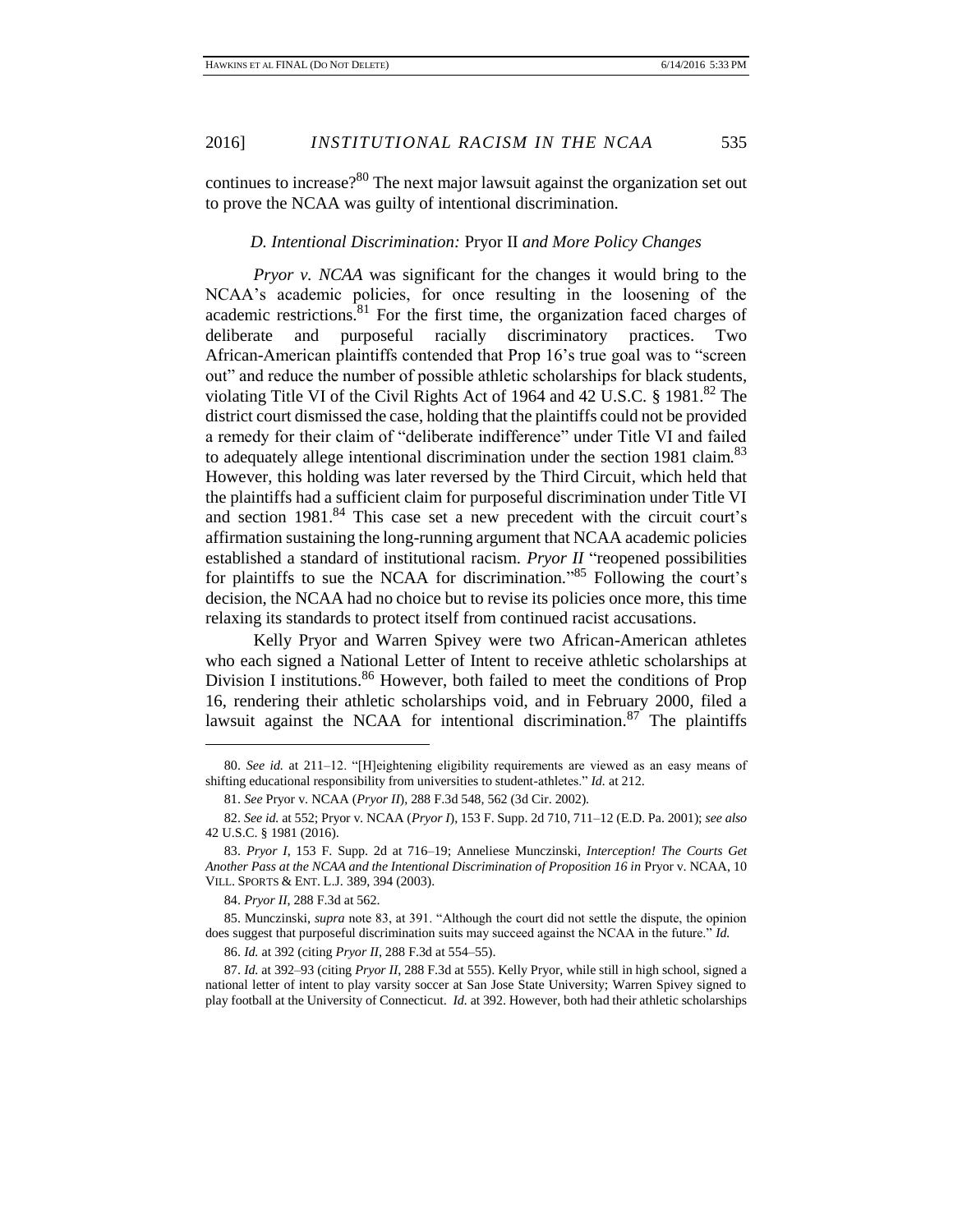stated that although the NCAA purported the goal of Prop 16 was to improve African-American graduation rates, Prop 16 actually increased African-American athletic ineligibility and decreased the number of scholarships they received.<sup>88</sup> The plaintiffs stated that "the NCAA knew of and intended these effects." <sup>89</sup> Under Title VI and section 1981, the plaintiffs sought relief for purposeful discrimination and deliberate indifference.<sup>90</sup> The court reviewed judicial guidelines to determine whether the NCAA's policy qualified as intentional discrimination through a "facially neutral policy."<sup>91</sup> Unlike *Cureton I*, the plaintiffs could not claim discrimination based solely on a disproportionate, negative effect on a particular race; they had to prove intentional imposition of adverse effects on African-American student-athletes. $92$  Enough evidence existed to prove that the NCAA did explicitly consider race while creating and adopting Prop 16.93 "The NCAA explicitly stated that one of the major goals of Proposition 16 was to increase the graduation rates of the African-American [student-athletes]," <sup>94</sup> and the plaintiffs provided evidence that the organization relied on research demonstrating that the increased academic standards of Prop 16 "would 'screen out' [a] number of African-American athletes who would [not] meet [this new]

revoked pursuant to NCAA Prop 16 regulations. *See id.* at 392–93. Pryor was granted partial qualifier status due to a learning disability allowing her to practice with the team but not compete. *Id.* at 393. Pryor initially sued under the American with Disabilities Act and Rehabilitation Act. *Id.* Spivey joined with her to bring suit for intentional discrimination under Title VI and § 1981. *Id.*

<sup>88.</sup> *Id.* at 393 (citing *Pryor II*, 288 F.3d at 552). "Pryor and Spivey admitted in their complaint that the purported goal of Proposition 16 was to improve graduation rates among black student-athletes. Yet, they asserted that Proposition 16 actually rendered an increased number of African-American athletes ineligible to participate in intercollegiate athletics and receive scholarships." *Id.*

<sup>89.</sup> *Id.* (citing *Pryor II*, 288 F.3d at 552).

<sup>90.</sup> *Id.* at 394 (citing *Pryor II*, 288 F.3d at 557).

<sup>91.</sup> *Id.* at 402. "[The] plaintiff[s] must show that the relevant decisionmaker . . . adopted the policy . . . '"because of," not merely "in spite of," its adverse effects' [on a specific] group." *Pryor II*, 288 F.3d at 562 (quoting Pers. Adm'r of Mass. v. Feeney, 442 U.S. 256, 279 (1979)).

<sup>92.</sup> *Compare Cureton I*, 37 F. Supp. 2d 687, 698 (E.D. Pa. 1999), *with* Munczinski, *supra* note 83, at 401–02. Because of *Cureton I*, the "plaintiffs ha[d] to show that the discrimination was intended, and not a mere by-product . . . to sustain a claim under § 1981 or Title VI." Munczinski, *supra* note 83, at 402. "The mere awareness of the consequences of an otherwise neutral policy will not be sufficient to provide the basis for a Title VI and § 1981 suit." *Id.* Pryor and Spivey would be entitled to relief if they could show that: (1) they belong to a racial minority group, (2) they are victims of an intent to discriminate on the basis of race by the defendant, and (3) "discrimination concerning one or more of the activities enumerated in § 1981" occurred. *Id.* at 403.

<sup>93.</sup> Munczinski, *supra* note 83, at 408 (citing *Pryor II*, 288 F.3d at 564). To recover any remedy, the plaintiffs "had to prove that the NCAA adopted Proposition 16 intentionally to impose adverse effects upon African-American student-athletes." *Id.* (referencing *Pryor II*, 288 F.3d at 562). The Third Circuit believed there was enough evidence to show that "the NCAA expressly considered race when it adopted Proposition 16." *Id.* (citing *Pryor II*, 288 F.3d at 564).

<sup>94.</sup> *Id.* (citing *Pryor II*, 288 F.3d at 564).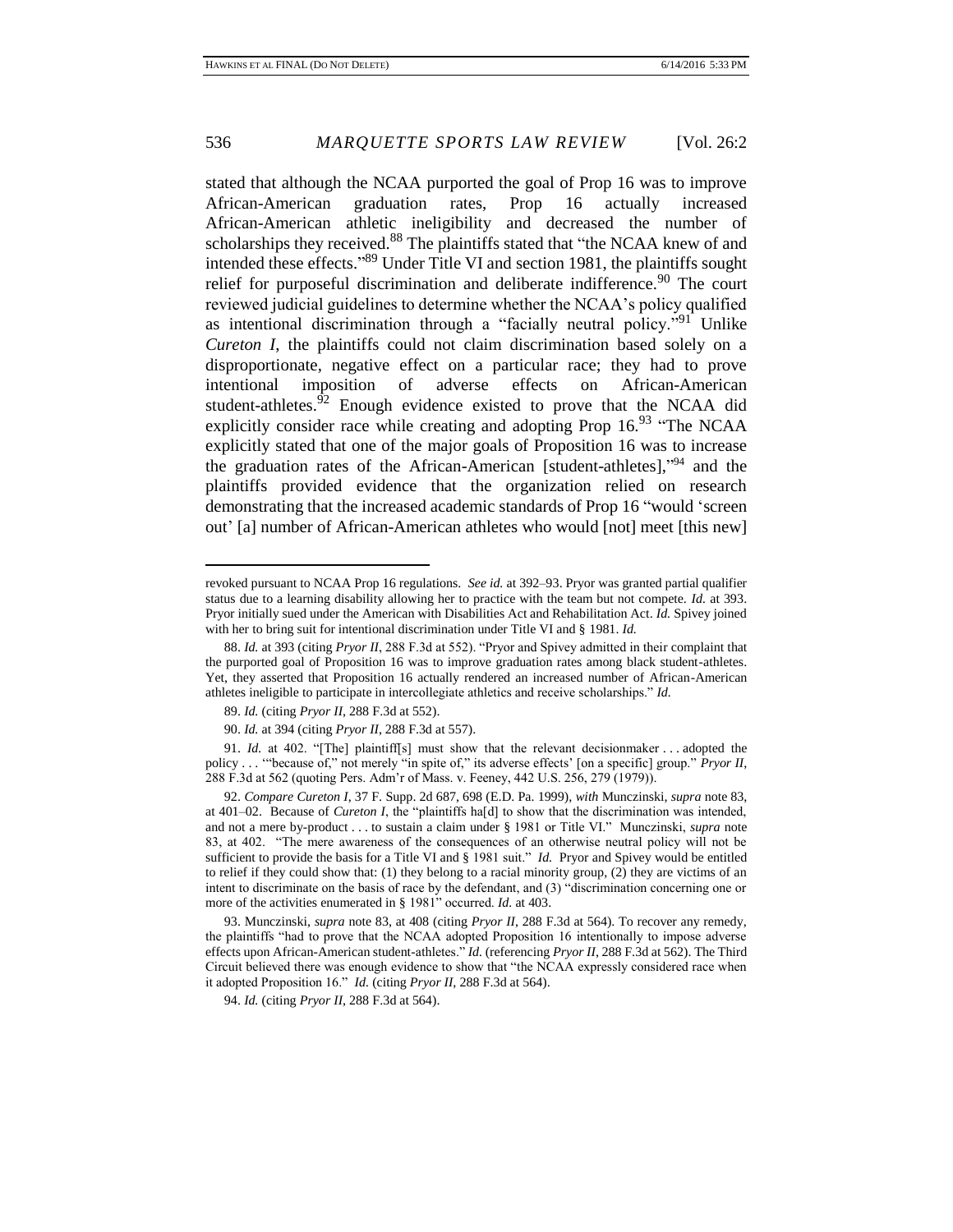standard."<sup>95</sup> According to the district court, the NCAA adopted Prop 16 in spite of this negative impact on African-American athletes, not because of the potential positive.<sup>96</sup> The appellate court inferred that the NCAA intended that Prop 16 would, at least in part, "reduce the number of African-Americans eligible for athletic scholarships."<sup>97</sup> Although the court did not officially state that all of the NCAA's intentions were "sinister" in its decision-making, the policy purposely discriminated against a group, rendering it void until the NCAA could provide evidence to the contrary. $^{98}$  By coming to this decision, the court held that the plaintiffs had a valid claim for purposeful discrimination; the second claim for deliberate indifference was unnecessary.<sup>99</sup>

The NCAA understood the ramifications of such a decision. Faced with a public that saw it lose a case charging it with intentional racial discrimination, Prop 16 would have to undergo major renovations to avoid further claims of discrimination. For the African-American athletic population, it was a victory. After years of speaking out about racist undertones, and even overt discriminatory practices, the *Pryor II* decision gave credence to their claims. The NCAA's history of racial discrimination would have to change by force, unless it wanted to spend years and money fighting cases. Following the appellate court's decision, the NCAA amended the sliding scale for initial eligibility to reflect numbers that were less restrictive and discriminatory.<sup>100</sup> Simultaneously, the NCAA had to contend with ensuring that it was putting education first. The most recent policy change prior to the upcoming 2016 2.3 or Take a Knee policy came in 2003. This reform package purported to de-emphasize the importance of standardized tests. But, there would still be a sliding scale that weighed GPA and test scores, and the number of required core courses would see another increase.<sup>101</sup> The NCAA and its ever-present balancing act, which now required explicit attention to whether its new practices could be deemed racially discriminatory, still seemed to always fall short of providing racial equality and opportunity.

<sup>95.</sup> *Id.* (citing *Pryor II*, 288 F.3d at 564).

<sup>96.</sup> *Pryor II*, 288 F.3d at 564.

<sup>97.</sup> Munczinksi, *supra* note 83, at 409 (citing *Pryor II*, 288 F.3d at 564).

<sup>98.</sup> *Id.* (citing *Pryor II*, 288 F.3d at 566). The court stated that "although it was difficult to imagine that the NCAA embraced sinister motives, a policy that purposefully discriminates on account of race is presumed void unless it survives strict scrutiny." *Id.* The plaintiffs' claim would remain until the NCAA could produce facts that show it did not intend race-based discrimination. *Id.* (citing *Pryor II*, 288 F.3d at 566).

<sup>99.</sup> *Pryor II*, 288 F.3d at 564, 567; *see also* Munczinski, *supra* note 83, at 410.

<sup>100.</sup> Blackman, *supra* note 33, at 235. "After *Pryor II*, the NCAA lowered the stringent academic requirements of Prop. 16 and amended the sliding scale initial eligibility index to be less restrictive and less discriminatory." *Id.*

<sup>101.</sup> Bond, Schoeneck & King, PLLC, *supra* note 9, at 1.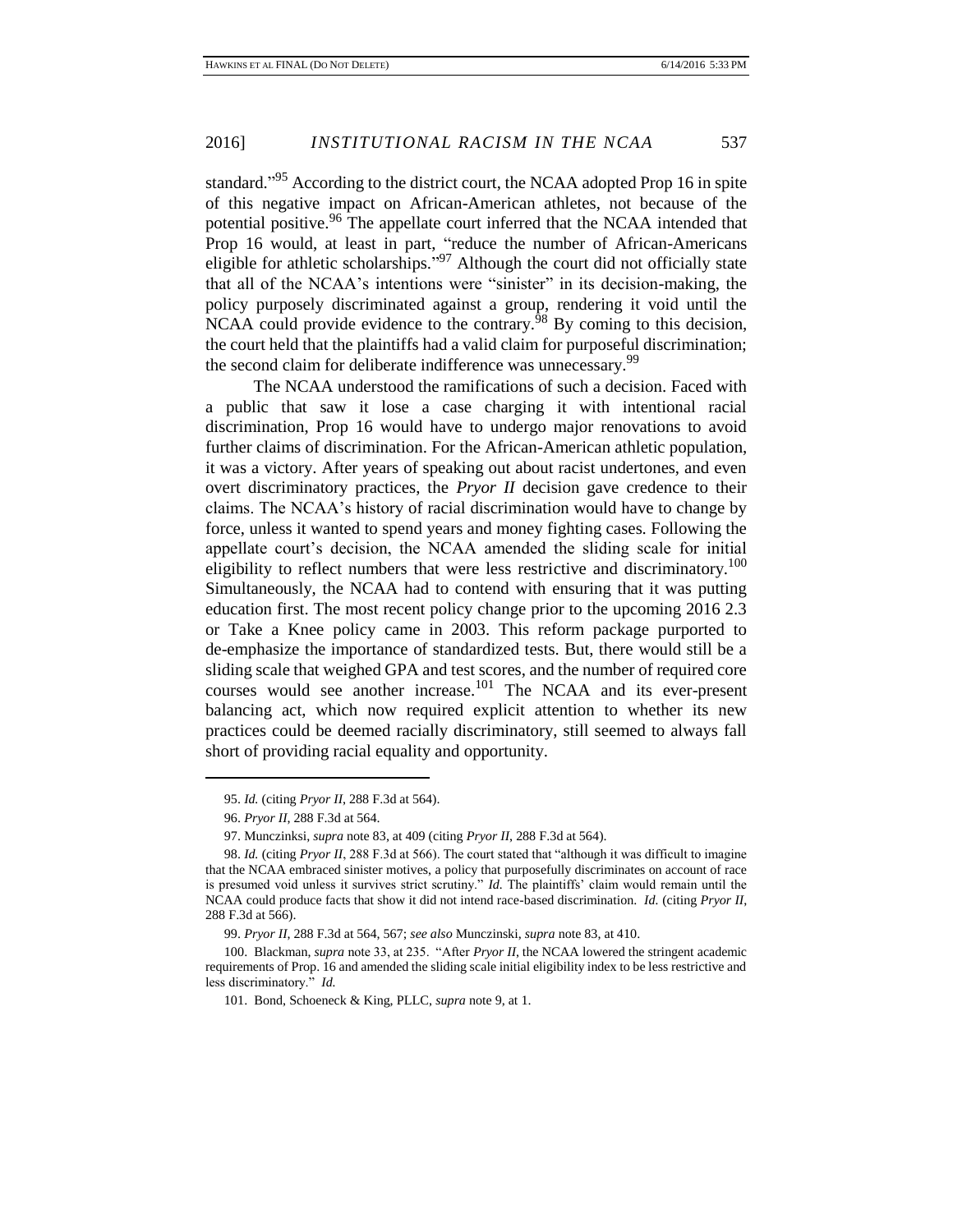In 2003, eligibility standards were adapted from three alternative proposals to amend the standards existing at the time. <sup>102</sup> The NCAA purported to have two goals with its adjustments: "maximize academic success and minimize adverse impact on low-income and minority student-athletes."<sup>103</sup> Among the first changes were the increase in the number of core courses from thirteen to fourteen and the complete elimination of the partial qualifier provision.<sup>104</sup> The biggest focus, test score cutoffs, was eliminated—an SAT score as low as 400, or a comparable ACT score, could still be enough to qualify if the student's GPA was high enough.<sup>105</sup> In 2008, the Division I core course requirement was increased once again from fourteen to sixteen. 106

As the NCAA always seems to remain dormant for so long, and with *Pryor II* over a decade behind, the organization began working on its next policy change that would take effect in 2016. Though not yet implemented, the newest policy, 2.3 or Take a Knee, is arguably the most academically intensive change the organization has ever created. And based on inferences from existing data and NCAA history, it will once again be hard to deny the disproportionately high and purposely adverse effects the new policy will have on African-American student-athletes. Though the focus in this policy has shifted from test scores to GPA, this increase, especially because it focuses on core courses, will likely result in the most widespread shift in the racial makeup of the revenue sports in decades. And if the revenue sports, especially basketball, which has a dominant African-American presence, undergo substantial whitewashing, the NCAA will be hard-pressed to escape the impending backlash and evidence that will support its continuation of institutionally racist practices. Though the upcoming changes were introduced in 2012, giving all students their full high school careers to prepare, data supports the conclusion that prospective African-American college freshmen athletes will still suffer the most.

<sup>102.</sup> *See id.* at 6–8.

<sup>103.</sup> Todd A. Petr & John J. McArdle, *Academic Research and Reform: A History of the Empirical Basis for NCAA Academic Policy*, 5 J. INTERCOLLEGIATE SPORT 27, 33–34 (2012).

<sup>104.</sup> *See* Bond, Schoeneck & King, PLLC, *supra* note 9, at 1.

<sup>105.</sup> *Id.*

<sup>106.</sup> NCAA ELIGIBILITY CTR., NCAA FRESHMAN-ELIGIBILITY STANDARDS: QUICK REFERENCE SHEET 1 (May 7, 2008), http://www.itatennis.com/Assets/ita\_assets/pdf/Junior+Players/NCAA\_Eligibility\_Center\_Reference\_Sheet.pdf.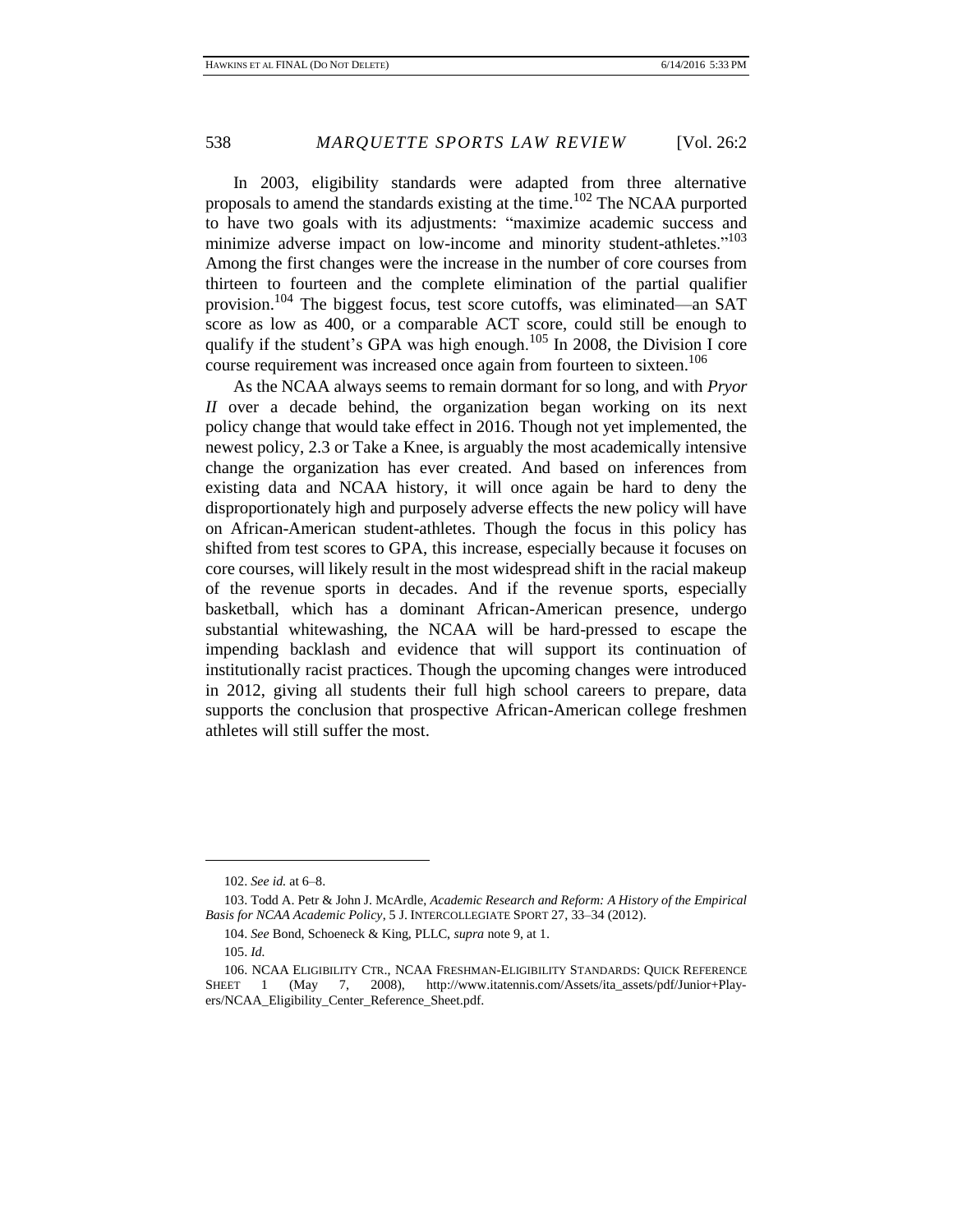$\overline{a}$ 

#### IV. WHAT'S COMING AND WHAT NEEDS TO BE DONE

#### *A. A Bleak Future for Black Male Revenue-Sport Student-Athletes*

What does this mean for the group of student-athletes that will enter Division I institutions in the fall of 2016? Though the NCAA has claimed to work tirelessly over the years to undercut the racial undertones of its academic policies, what is likely to occur this fall is out of the NCAA's hands. The new academic standard should statistically affect more incoming African-American males than any other population. By raising the minimum immediate-competition GPA to 2.3, almost half of African-American male student-athletes will struggle with eligibility. The National Center for Education Statistics (NCES) tracked twenty years of academic progress by gender and race/ethnicity in its report, "The Nation's Report Card."<sup>107</sup> The document covers the time period from 1990 to 2009, breaking down data by cumulative GPA and core course GPA.<sup>108</sup> The NCAA is requiring a 2.3 cumulative GPA for core courses. As an average, this assumes that about half of the population of interest would have a GPA below the mean. The 2.38 already straddles the line of eligibility, leading to the conclusion that African-Americans are at a higher risk of being deemed ineligible and disproportionately so. When the focus is placed on the two revenue-producing sports, it becomes much clearer that the new policy would disqualify black male football and basketball players at a much larger percentage than any other racial group.

According to the NCAA's research, 43.1% of men's basketball players and 35% of football players that enrolled as freshman in the fall of 2009 would have been ineligible to play if the new standards were in place.<sup>109</sup> Academically, not much has changed, as 2015 predictions state that 40% of the basketball players and 35% of the football players currently in high school are not going to be eligible under the new rules.<sup>110</sup> Scholars researching this area have been careful to not implicate race, generalizing it by the entire sport. But

<sup>107.</sup> *See generally* NAT'L CTR. FOR EDUC. STATS., U.S. DEP'T EDUC., THE NATION'S REPORT CARD: AMERICA'S HIGH SCHOOL GRADUATES 22–42 (2009), http://nces.ed.gov/nationsreportcard/pdf/studies/2011462.pdf.

<sup>108.</sup> *See id.* (categorizing by race/ethnicity, gender, and course variations, including core academic GPA, total cumulative GPA, and average GPA by course type).

<sup>109.</sup> Dana O'Neil, *Eligibility vs. Academic Preparedness*, ESPN (Aug. 14, 2012), http://espn.go.com/college-sports/story/\_/id/8236949/ncaa-increases-minimum-eligibility-standardsdivision-student-athletes.

<sup>110.</sup> *See NCAA Eligibility*, ABOVE THE RIM RECRUITING, INC., http://abovetherimrecruiting.com/ncaa-eligibility-guidelines/ (last visited June 9, 2016) (providing the most accurate information available for predictions about the impact the new standards will have on the incoming 2016 class of college student-athletes).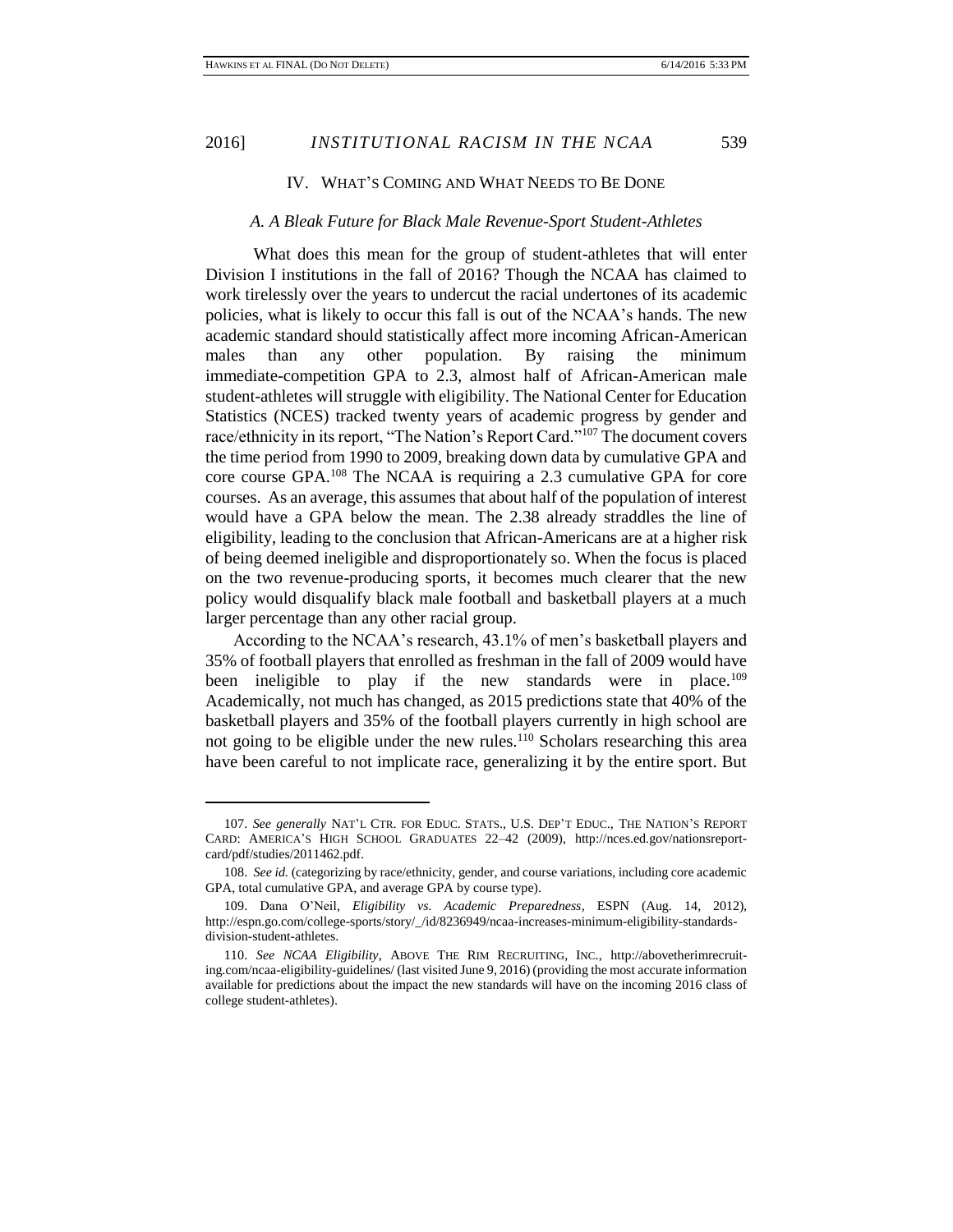it is already general knowledge that African-American males make up a large percentage of both sports  $(45.8\%$  in football and 60.9% in basketball).<sup>111</sup> What is more difficult to find is the racial makeup of freshmen student-athletes. As a whole, this is not published; one would have to manually count the freshmen on each Division I roster. A smaller version of this approach was undertaken to further support the negative racial implications of this new policy. Arguably, the SEC is a powerhouse conference for football, housing fourteen institutions, while the Atlantic Coast Conference (ACC) is massively popular for basketball and made up of fifteen institutions. Focusing first on football and the SEC, a review of current rosters reveals that of the 416 freshmen, 271 of them are African-American, a staggering 65%. Additionally, many of these freshmen were eligible to play immediately, and did, as the popularity of the redshirt is declining in the  $SEC.<sup>112</sup>$ Half of the SEC teams redshirted less than ten of their freshmen during the 2013–2014 season, and these institutions have over twenty freshmen on their rosters.<sup>113</sup> Experts believe more true freshmen are seeing playing time because of increases in scholarship limitations, players departing early for the NFL draft, and young talent.<sup>114</sup> In 2013, less than half of the available freshmen redshirted, leaving 196 of the 348 eligible for play. Statistical analysis infers that the majority of the available pool were African-American. That could change dramatically.

If the NCAA's 2009 numbers hold steady, 35.2% of incoming football players will be academically ineligible to participate.<sup>115</sup> Using the 2015 SEC football rosters as an example, 146 of the 416 freshmen would be unable to participate. As previously stated 65% of the 416 freshmen are African-American. Considered another way, for every twenty players, thirteen are African-American. Following this data, 95 of the 146 ineligible student-athletes are African-American student-athletes. This is further supported by the previous inference about African-American male GPAs. Football student-athletes already underperform their non-athlete peers, pushing African-Americans further down the eligibility list when you factor in their GPAs. What was once the vast majority of the incoming football

<sup>111.</sup> Bimper, *supra* note 20.

<sup>112.</sup> *See* Chase Goodbread, *Redshirting in College Football Trending Downward*, NFL (Aug. 25, 2014), http://www.nfl.com/news/story/0ap3000000383458/article/redshirting-in-college-footballtrending-downward.

<sup>113.</sup> Mike Herndon, *Redshirting Diminishes as More Players Leave Early for NFL and Young Talents Want to Play*, AL (Aug. 24, 2014), http://www.al.com/sports/index.ssf/2014/08/redshirting\_diminishes\_as\_more.html.

<sup>114.</sup> *See id.*

<sup>115.</sup> O'Neil, *supra* note 109.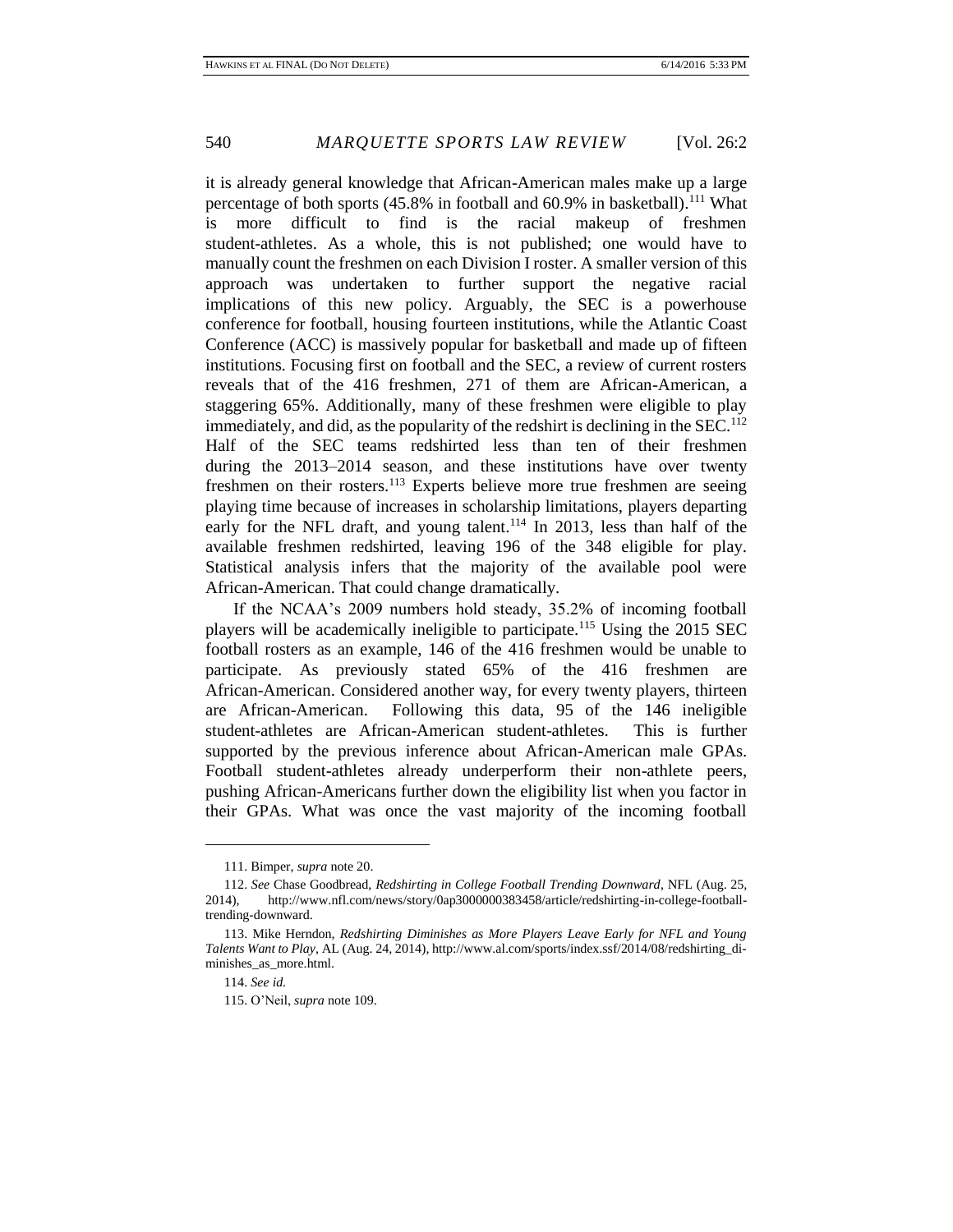population will drop to the minority because of a GPA increase that blatantly affects one group more than any other. The implied institutional racism is further supported by the effects the new policy will have on basketball in the ACC, which, similar to football, has 65% African-American freshmen representation at thirty-nine. Redshirting is rarely employed in college basketball; athletes come prepared to immediately contribute to the team. However, according to the NCAA, 43.1% of incoming student-athletes will have to delay their debuts. If this was applied to the class that matriculated most recently, twenty-six of the sixty freshmen would be disqualified from competition. Simple statistical analysis predicts that seventeen of those twenty-six freshmen would likely be African-American. Once again the population would see a shift. GPA restrictions favor the recruitment of white student-athletes to fill the void because it will be easier to find white athletes who will immediately qualify based on the predicted GPA data.

Despite using only the data of two conferences, the implications are obvious: the new NCAA policy will disproportionately deplete the African-American presence in the college sports they currently dominate, which have been producing the most revenue. In the words of Sonny Vaccaro, "Ninety percent of the NCAA revenue is produced by 1 percent of the athletes. Go to the skill positions—the stars. Ninety percent (of the 1 percent) are [b]lack."<sup>116</sup> Of the prospective student-athletes who face the reality that they will not meet NCAA requirements, the majority will be black. In trying to fulfill the NCAA's new requirement, coaches will have a much easier time finding white males that meet the grade requirement, relegating African-Americans to a minority presence. It begs the question of whether this has been the plan for some time: let African-American athletes build the sport to a point where it could transcend their efforts, then gradually push them out. The NCAA is not new to charges of institutional racism, and with this policy, it will likely have to justify its actions, especially when the numbers support discriminatory changes.

#### *B. WHAT Can the NCAA Do to Attempt Redemption (Again)?*

The NCAA cannot deny the effects the new policy will have on African-American male athletes. Though the organization makes its academic data available publicly, researchers at the University of Pennsylvania support publishing data that delineates the information similar to the framework above.<sup>117</sup> Separating athletic academic data by race, sex, sport, and division will

<sup>116.</sup> Everett L. Glenn, *The Shame of College Sports: Black Athletes Play. But Where's the Payoff?*, SACRAMENTO OBSERVER (Mar. 11, 2013), http://sacobserver.com/2013/03/the-shame-of-collegesports/.

<sup>117.</sup> *See* SHAUN R. HARPER ET AL., BLACK MALE STUDENT-ATHLETES AND RACIAL INEQUITIES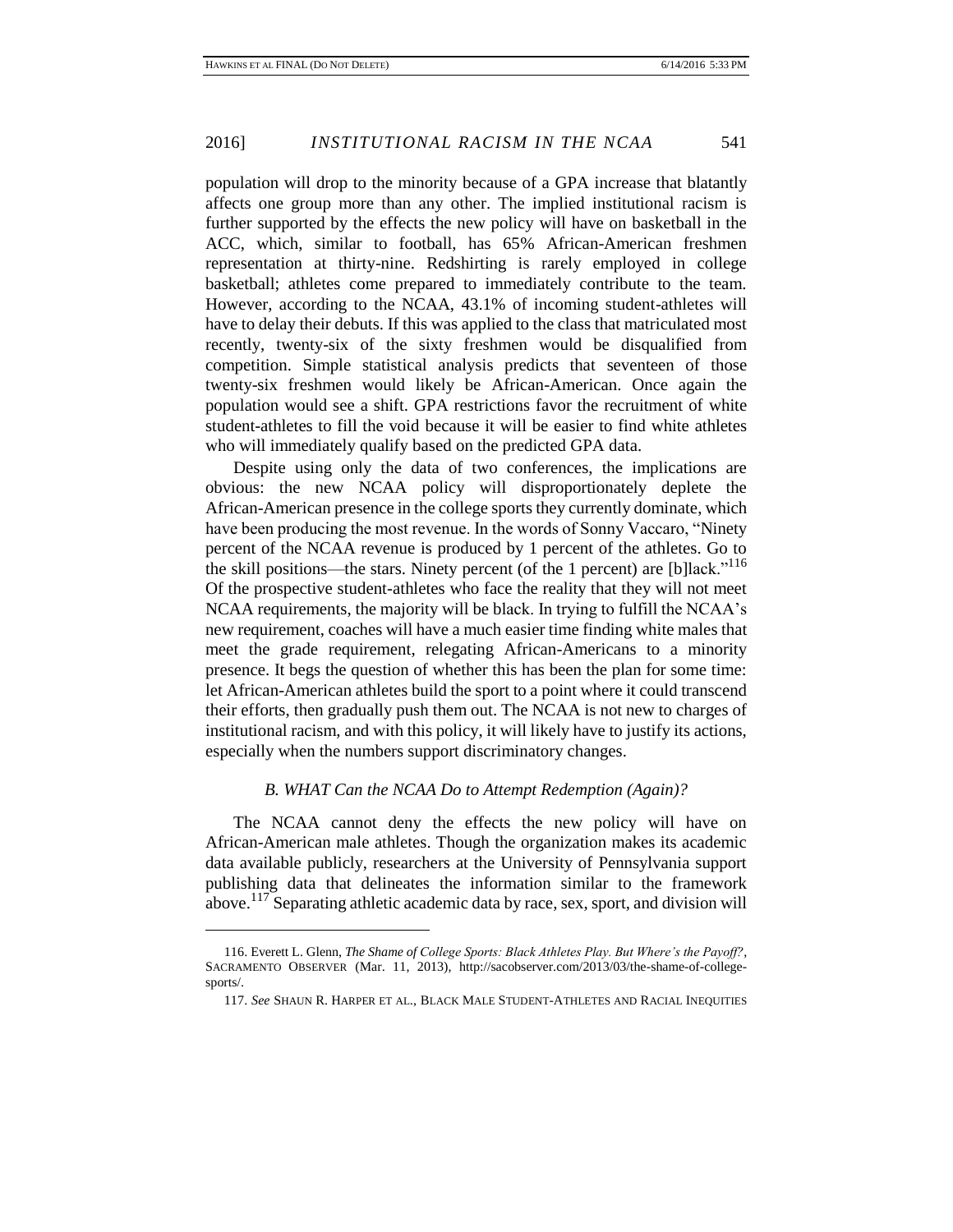allow the NCAA to justify any claims it makes about the academic progress of the population that generates most of its annual revenue.<sup>118</sup> These same researchers suggest a number of additional improvements, such as establishing "a commission on racial equity that routinely calls for and responds to" the data, disallowing the NCAA to persist in any behavior that can qualify as fostering racial inequality.<sup>119</sup> Additionally, athletic programs in the five conferences that generate the most revenue should use some of their revenues to establish programming and interventions to improve racial equity.<sup>120</sup> Finally, the researchers call for more accountability from the colleges and their administrations, faculty, and staff.<sup>121</sup> The NCAA's academic policies tend to place all of the academic burdens on the population that is systematically at a disadvantage, partially due to the organization's own policies that discriminate against them. College leaders should want to see the categorized data for analysis and charge themselves with closing racial gaps observed in the reports.

#### V. CONCLUSIONS AND REFLECTIONS

In its recent history, the NCAA has continuously displayed some level of upheaval in establishing academic policies, particularly as they pertain to initial eligibility. In combating critics and holding steadfast to its mission of championing educational primacy, the organization has unfortunately ignored—or purposely neglected—the needs of its most significant participants, the black men on the basketball and football teams. These student-athletes have a dominant presence in each sport despite academic policies that work against their favor. Over the last three decades, it has become impossible to deny the institutional racist practices of the NCAA—arbitrary cutoff scores and academic requirements that run counter to the average academic achievement of black male athletes. Furthermore, much has been written about the not-so-coincidental alignment of more stringent academic standards with the influx of black college athletes. The NCAA is torn between its commercial interests and its policymakers, who are oblivious to their institutional racist policies. As the organization tries to toe the line, it typically ends up on the wrong side, shutting out a population that benefits greatly from the ability to use college athletics as a means to obtain access to

IN NCAA DIVISION I COLLEGE SPORTS 16 (2013), https://www.gse.upenn.edu/equity/sites/gse.upenn.edu.equity/files/publications/Harper\_Williams\_and\_Blackman\_(2013).pdf.

<sup>118.</sup> *Id.*

<sup>119.</sup> *Id.*

<sup>120.</sup> *Id.*

<sup>121.</sup> *Id.*